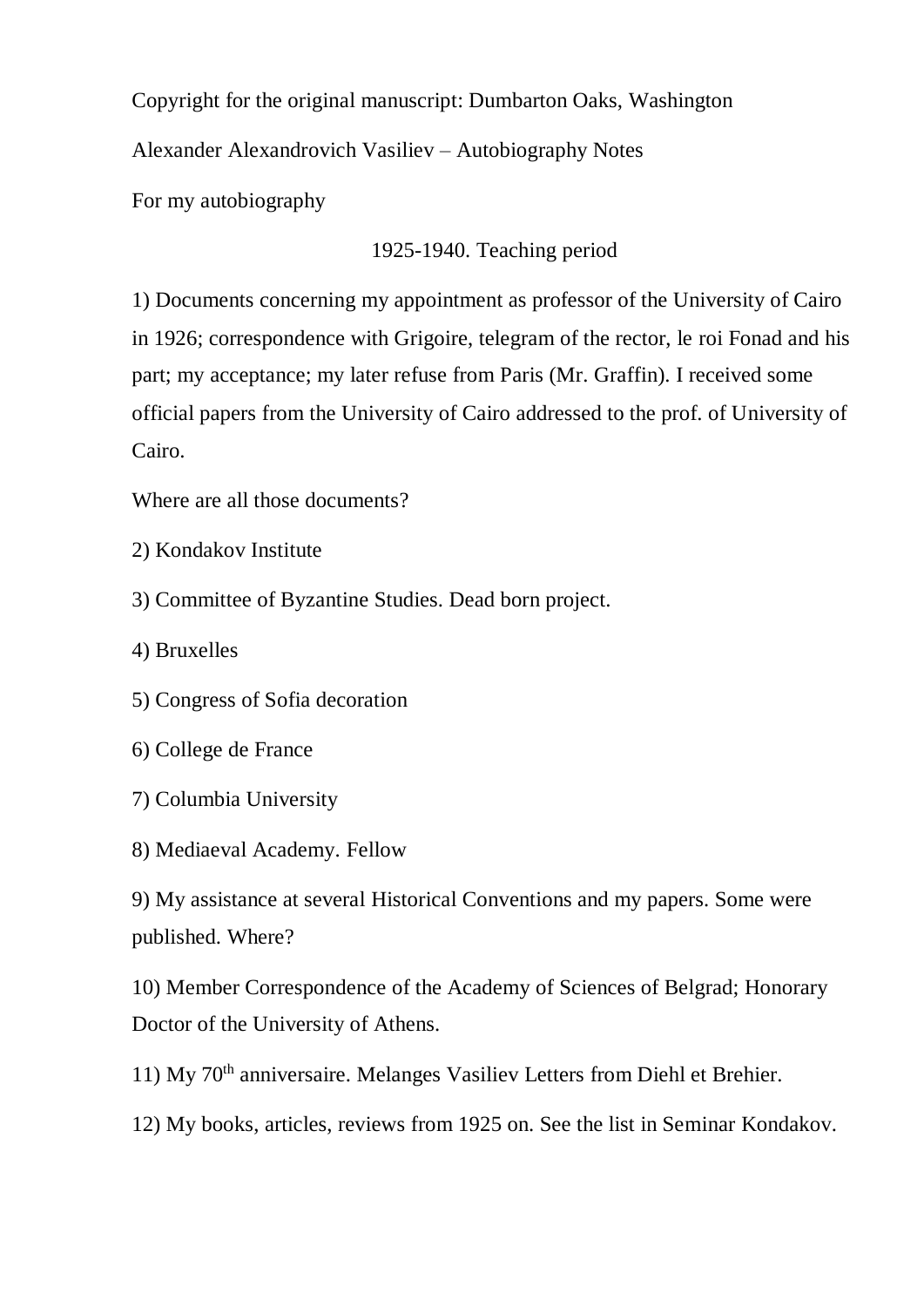13) a) My talks in Madison almost all on music; Cappo Phi one on Mediaeval Circle; another on Byzantium and Spain (Spanish Department); Ortya and his letter.

b) my talk in Princeton in 1925. Printed in American Historical Review.

c) my talks in N. Y. Medieval Circle on the Empire of Trebizond (success fon!)

d) my talk in the Orient Society in New Haven.

14) My «Enough» and Prof. Gillen. Twice at Madison; once in Milwaukee; once at Janesville. My sister's letter about my «Enough» in Leningrad.

15) My part in the French and Spanish plays. References in Newspapers.

16) My retirement No farewell dinner. Cf. Rostovtzeff. I don't object Knaplund's letter. Rev.Wer Letter.

17) I was my talk elected to a Fraternity. Phi Kappa phi my talk

18) The English edition of my History of the Byzantine Empire. Out of print. Idea of a new revised edition I dedicated it the University of Wisconsin. Failed; no money; no initiative.

### Autobiography

### 1925-1940. My teaching years

19) Karesfoot. Strange institution

20) Prof Showerman's seminar Applaus. On kisses. Audience, including a minister. Mowat and myself.

21) My «dialect» and Mowats <br/>broken English>.

22) My relations with students. A girl tried to cheat me. Wee's letter

23) The University Library

24) University Club. 404. Problem of moment. Reading room. Food. Magazins, papers etc. Sourire and its disappearance. Auctions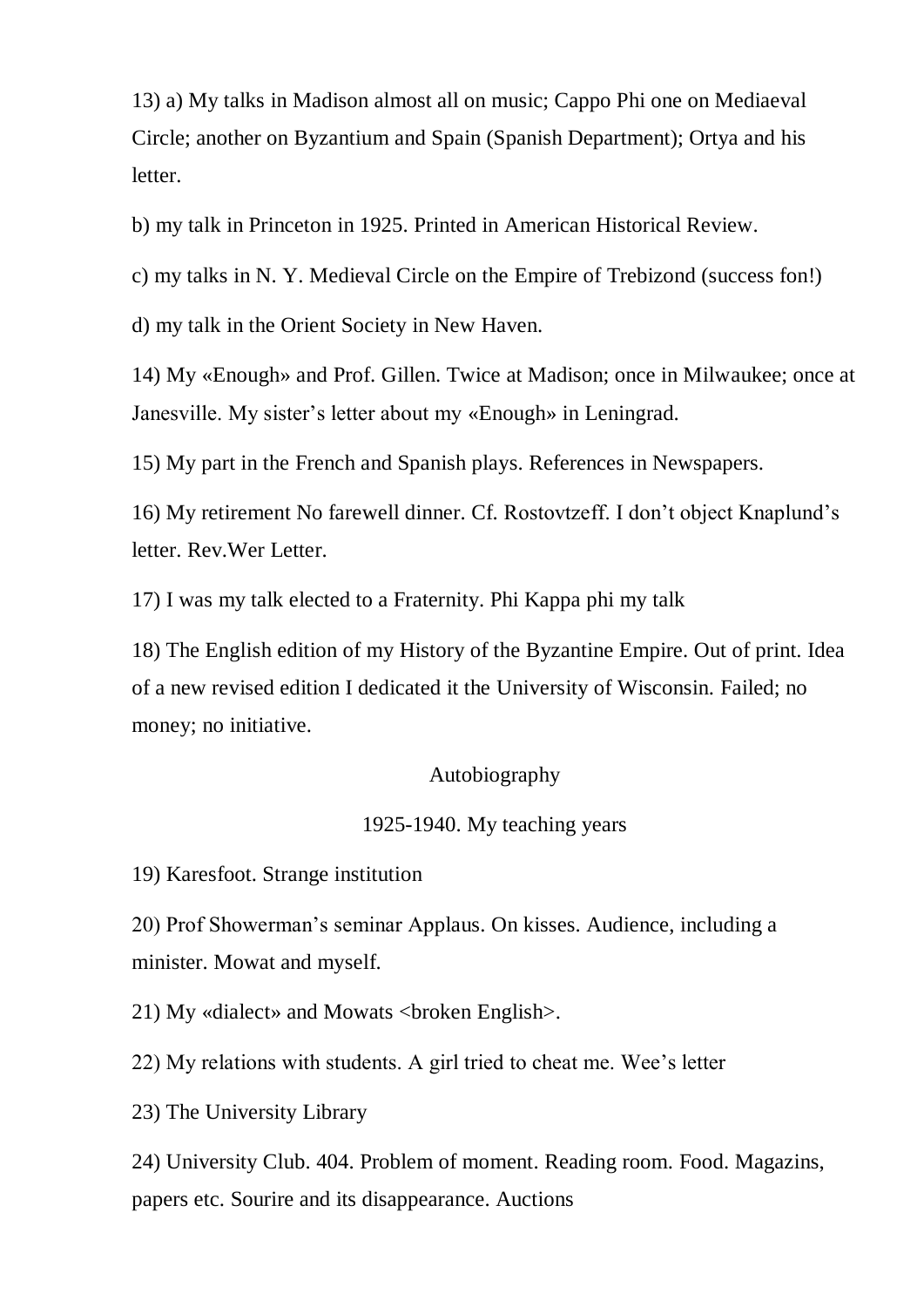25) University Staff; Gleim Frank; my History Department.

26) The opening of the Union. My «Lady of Shalot» and Gillen.

27) Our newspapers. Capital Times. State Journal. The Cardinal. The Chicago Tribune: everybody despises it and everybody reads. Milmaukee Sentinel. Milwaukee Journal.

28) Board of regents. I knew Nild; Oa? who committed suicide. Incompetence of the Regents.

29) Our governors and the University (budget!)

30) New President

31) My record: no lecture, no seminar missed from 1925-1940; do not count my trip to Sofia (two weeks), and meetings in N.Y. and Boston.

32) I came to the U.S. too old; no calls to other universities; only rumours; no increase in salary; two cuts. No honorary degrees in American universities.

33) Prof. Andr. Anaf. Лобанов-Ростов […] в Мaдисон, осенний семинар, 1940 до Рост.

34) Моя кандидатура АНСССР.

35) My participation in a new edition of Paetow's

36) The French edition of my History of the Byzantine Empire correspondence with Brodin 1929-1930.

37) The French edition of my Byzance et les Arabes

38) My pupils: Zoë Glava

39) The French House expurgated song. My chaperonship. Mademoiselle Fayad etc. Wednesdays. Sundays. Songs

40) Knaplund's letter.

41) Dinner of the Baners of Madison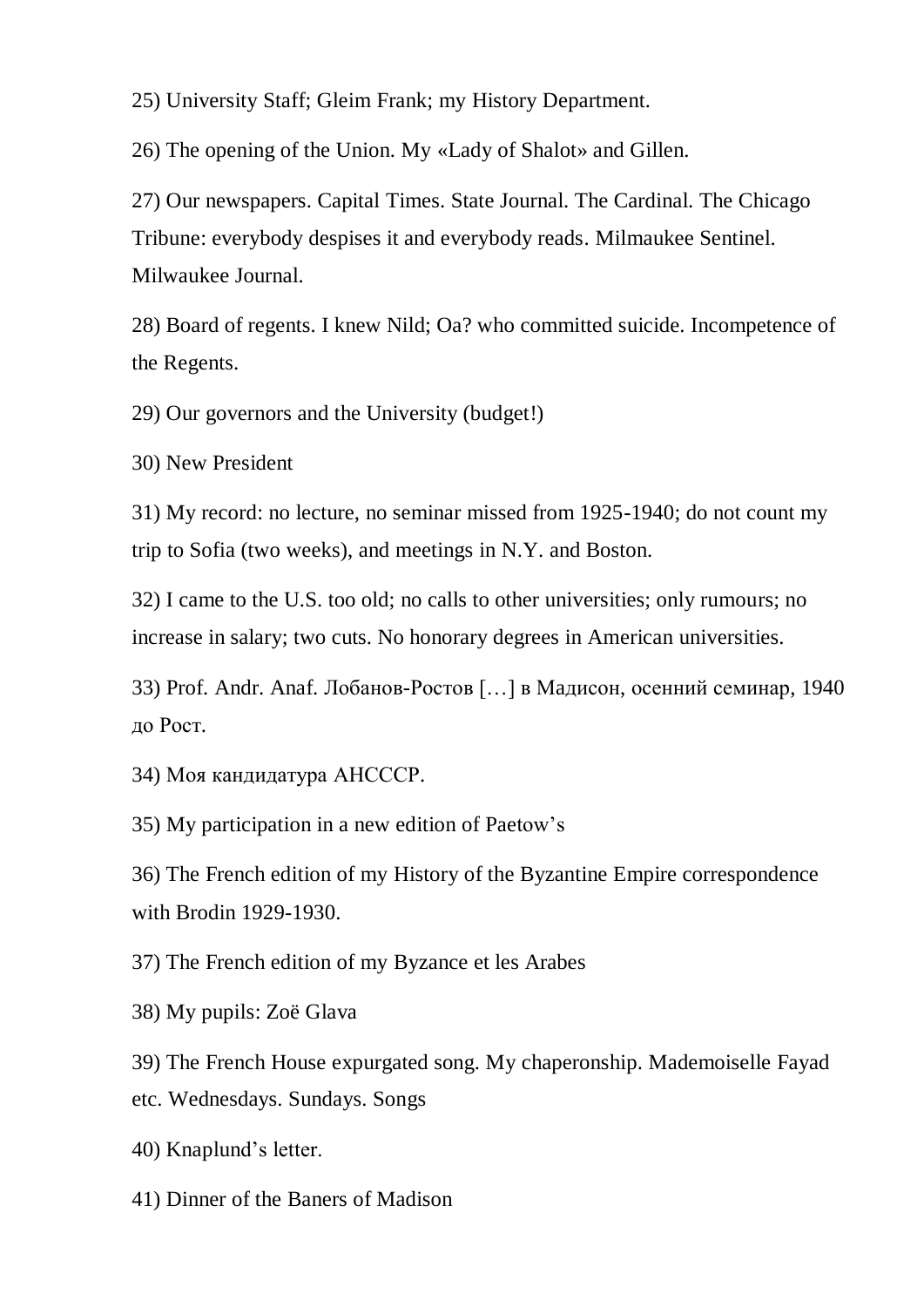42) Glenn Frank. My interview with him, officially and at home N.Y. Herald Tribune.

43) Melanges Vasiliev. Diehl and Brehier wrote me their surprise.

44) Spanish Fiesta. Carmen Reti[…] patriarch

45) University of Athens. Doctor honoris causa.

[next page]

40) The Spanish House […] Soldonde Gilley, M. Demora

41) F.W. Buckler's book on Harun-al-R[ashid]

42) Karesfoot Club

43) My work on the Empire of Trebizond. Reflections in newspapers; my talks, N.Y.

44) Architect Wright

A.A. Vasiliev (Mémoires) […]

A l'age de 12-13 ans je révais d'avoir une voix merveilleuse de tenor; Je me voyais alore assis dans une loge du Grand Opéra ou on doonait "Les Huguenots". Mais, chose étrange, le spectacle ne commencait pas et le public devenait impatient et inquiet. Subitement apparait sur la scéne le regissuer en chef annonçant la maladie de l'illustre ténor qui devait chanter le role de Raoul ajoutant que personne ne peut le remplacer. Alors je me lève dans ma loge et déclare au public étonné que je suis en étât de le faire. Dès mon entrée sur la scène mon succès est formidable, mais après mon duet avec Valentine c'est un triumphe, un délire...

 Quatre années du suite, de 1884-1887, je jouais régulièrement dans ma chambre des opéras entiers m'imaginant au thêatre. Je commencais à 8 heures et, prenant example de notre chef d'orchestre illustre Mr.Napravnik, je m'inclinais à droite et à gauche devant mon public imaginaire. Avec un signe de tête je désignais à chaque musiciens de mon orchestre son entrée. Les entreactes duraient 15 minutes et c'est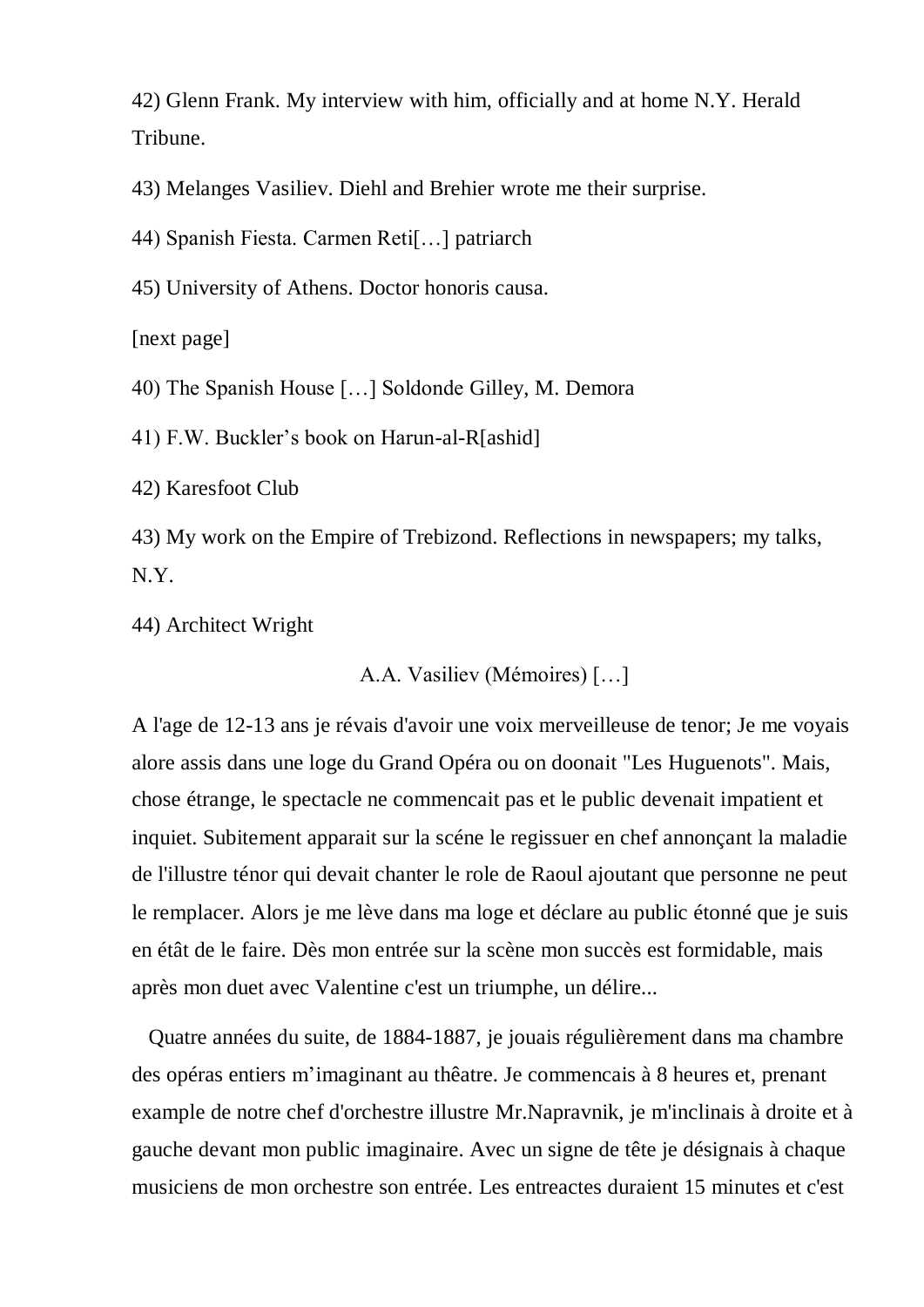alors que je préparais mes leçons pour le gymnase. J'avais un carnet qui tenait compte du nombre de fois que j'avais joué chaque opéra. C'est ainsi que j'ai fété, au courant de ces 4 années, le jubilée de Chaikovsky "Eugéne Onegine" que j'avais joué 100 fois, le jubilée des "Huguenots", de "Faust" de"Tanheuzer" et autres opéras, joués par 50 fois. Je m'étonne encore de la patience de ma pauvre Mère et de mes soeurs, car alors je jouais à tout casser, j'ouvrais même le couvercle de mon grand piano et les malheureuse ne pouvaient dormir sous ce fracas juscu'à miniut, l'heure on mon opéra finissait. Mes soeurs m'ont raconté plus tard que les jours où je jouais leurs opéras favorits, elle tâchaient de finir leurs leçons au plus vite et de se coucher pour mieux écoulter ma musique.

 Chaque Samedi nous avions à la maison des petites réunions musicales où mes camarade d'école et de jeunes étudients contribuaient en chantant ou jouant sur de differents instruments des romances et des pièces de nos fameux compositeurs comme Glinka, Chaikovsky, Dragomyshsky, Borodine et autres. Ces soitées étaient etrêmement "cozy". Ma Mère était assise à la salle-a-manger se tenant devant un samovar bouillant à toute vapeur, la table était garnie de petits pains dorés, de tartine au fromage et au sausisson; le thé, servi à la Russe dans des verres, se buvait pendant toute la soirée en quantité surprenante. On se separait à miniut...

 Quand maintenant, à la fin de mes jours, je pense a ces chers Samedis lointains, leur seul souvenir me remplit de fraicheur et de joie qui m'aident à vivre.

Madison, plan, 1

Madison

Plan

Madison – University City, нет средств для симф. [...] нет аудитории; студенты не ходят; и дорого!

University Orchestra. Music Hall. New Theatre. Brahms. Major Murphy (+1934) as conductor измен. 6й симф. Чайко-го.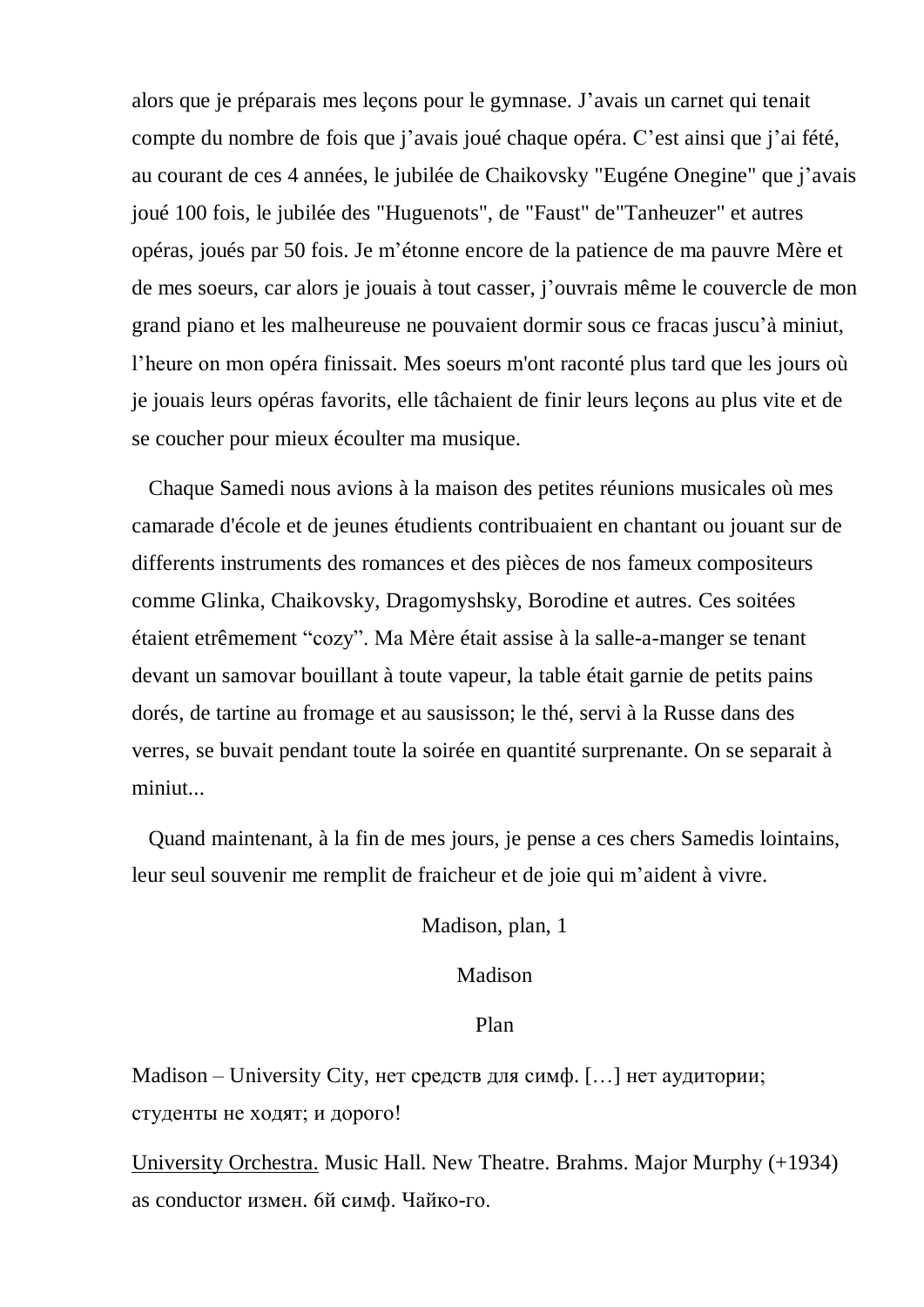Dolley Bricken. Его 2-я симф. 9-я Бетх. Чайк. 4 (19 ноября 1939). 7 симф Сибелиуса.

Civic Orchestra. Dr. Prager Masonic Auditorium. Good work. Programs. Увертюра "Руслами cymbals"!! 9-я ветх. 4 May 1937. Wagner program. Meist[…]. Debussy. Glasunov 4. (12 ноября 1939). […] Sibelius. Brahms Conc. 1, D-minor. Симф Чайковского. Его скрип. концерт. Cesar Frank's Symphonie. Tchair concerts 1. Bordine. Moessorgski. Glière. R. – Korsakov. Концерт скрип. Глазунова. Духовой унив. оркестр. Dvorak

Opera under Prager Parkway Theatre. Faust (almost potpourri). Trovature. Traviata (Nov.1936). Carmen. (11 ноября 1933). Bastered Bride. Butterfly (2 Dec 1937).

Местные хоровые организации. Немецкий симф. оркестр Minneapolis [когда?] 1) Брамс 2 Хованщина; 2) 1940-Брамс с 2. Frank. Symph. M[…]; Chicago Symph. Orchestra Aug. 2, 1935. Little Chicago Symphony (23 апреля 1929).

#### Камерная музыка

Budapest String Quartet, Apr. 9, 1935; London Quartet, 17 января 1933 (Borodin, Brahms) 12 July 1932; 19 ноября 1929 (1й квар. Чайковского).

Pro Arte. Festival May 1940; Flonzaler Quartet Dec. 4, 1928

Purrian Trio. Состав не совсем русский; меняется. Bol[…] Brahms 101; 5 ноября 1939. А[…]?

Brahms and Mendelsohn' Trio (7 ноября 1937) Чайк. Трио и Бетховен, ор.1 п 3 (20 ноября 1932)

#### Individual recitals

Horowitz Я говорил с ним. Соната Листа "гениальная штука"[когда?]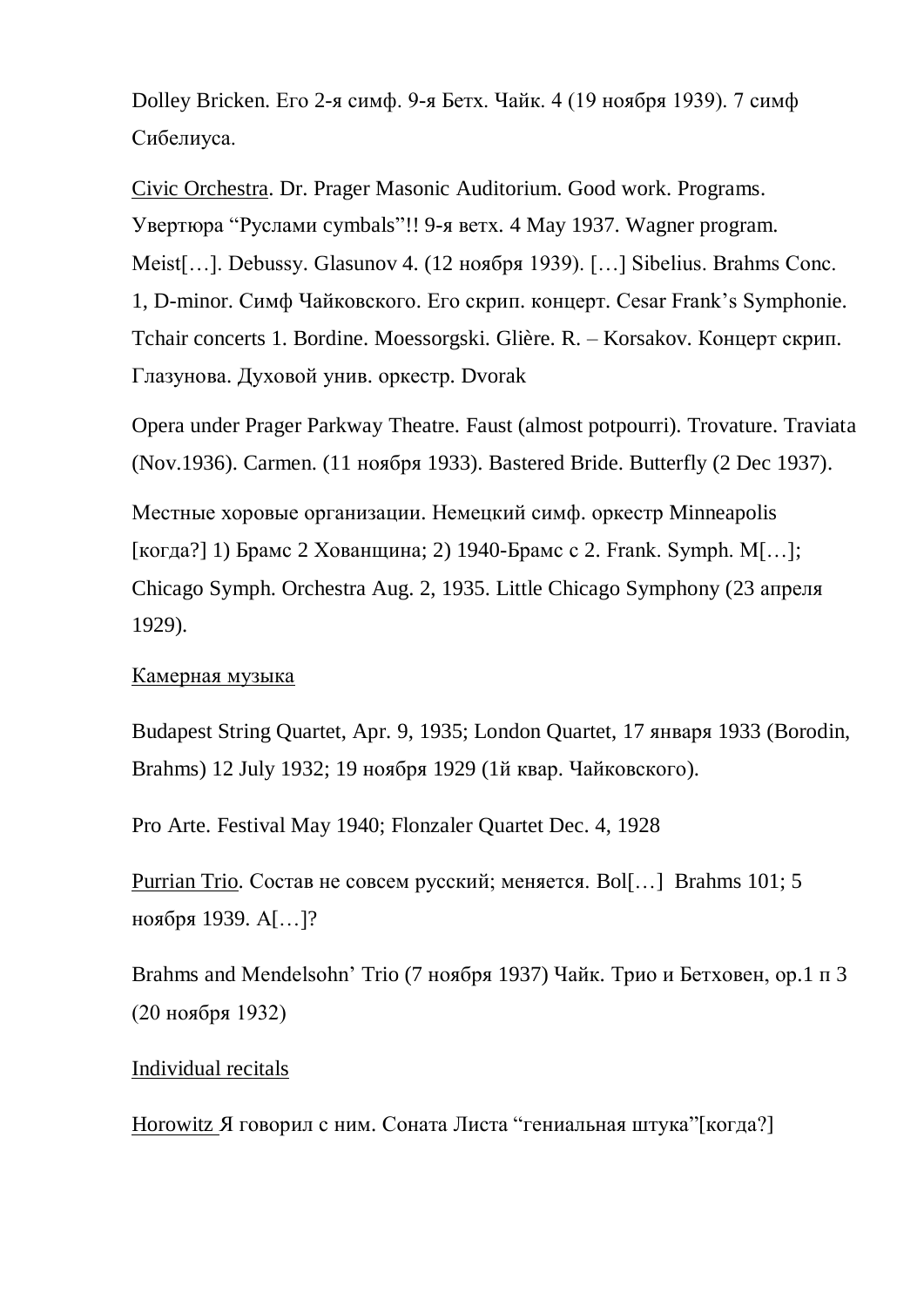Rachmaninoff – два раза. 1) 14 февраля 1927 неинтер. программа Schubert. Его [premod]. No encores 2) 1 ноября 1932 Скр. 2 соната [pozle] Lynaja sonata. "Тройка" Рахманинов

Turbi 15 декабря 1930 и 26 ноября 1934 Сон Мо… Карнавал полностью

Paderevsky 14 марта 1932. Шопен. Соната; менует; Schubert; 8 марта 1928

Szninalsky's brother. 1985 March

Пятигорский Bumblebee. 24 февраля 1932; Violonist. Thibaud 9 марта 1932

Kreisler March 4, 1927

Koharsky (1887-1934). 7 ноября 1932 Любогинич

Шаляпин March 1, 1928 Myrra Ness (29 марта 1932)

Квартет Петрова; миз. раз. Праздник! Я танцевал под их вальс.

Казацкий хор, several times; украинский хор (16 ноября 1926). [...] [...] Elizabethem songs (14 февраля 1929); 7 ноября 1927

Русский балет 1934, дек. 18

Memorial Union и его во[…] пустоты; певцы из Metropolitan. Не хочу или редко.

### Опера

Что играют в Америке?

Оперы.

Главенствует Вагнер. Оперы на их родных языках. Интернациональный состав. Нет настоящего здания оперы. Громадные расходы. Передача по радио по субботам. Сбор денег по радио. Manager Gatto-Casazza (1910-1935), Edward Johnson (тенор) с 1935. Мое письмо ему ответ. После Вагнер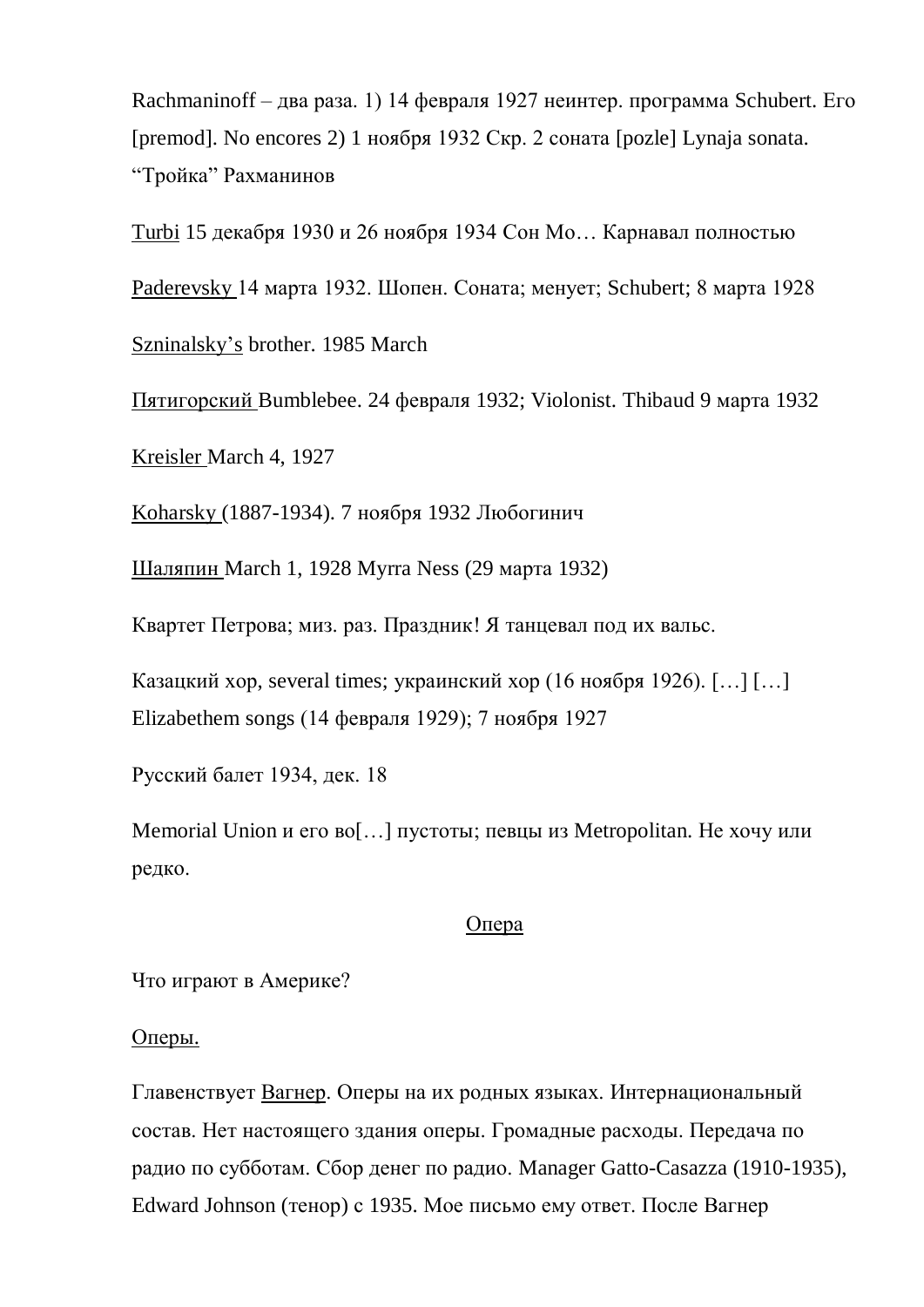Пуччини. Обширный репертуар; оперы применены к певцам и певицам и вкусам публики. Опыты с новыми операми могут быть невыгодны. Удивительна любовь к Вагнеру. Ka[…] and Passifal. K "Летучему Голландцу" равнодушие, скука. Риенза не дают о Die Feen не говори Fidelis Rosenkavalier 29 января 1938 Melchior ner Tupuclava в 137 раз.

## Русские оперы

На моей памяти "Садко" и "Золотой Петушок" на французском. Борис Годунов (Pinza. Panizza). Жаль, что нет Евгения Онегина, Мазеппы, Серова.

# Французские оперы

Манок (август 1й картины, [3rd act]). Pelléas et Mélizande. Louise. Carmen. Африканка. Фауст. Ромео нет. Le Roi ʹYʹ Le Rêve.

# Итальянские оперы

Пуччини. Лурит. Trovaliro. Rigoletto. Clida Othello. Bocca de Mezzo. Fozo del Deitino. Traviata. Dokionenda. (Выпускную прелюдию). Нет Бал-Маскарада и Вечерки.

### Американские оперы

Интерно! Deems Taylor. Munc lovers' Eucyclopedia. Певцы и певицы. Flags and Tibbett. Crook. Китеок в Metropolitan. Когда? 3 марта 1936 Kitezh.

Русский балет. Лебединое озеро. Threecornered Hat. Requiem Моцарта (printed program).

Chicago. Слышно Tiefland d' Abert' a.[…] […] Jan. 1, 1927

Los Angeles. Hollywood Bowl. Altschueler. Калю Котиц. В Public Library ведет совер. Издание Бориса Годунова под ред. Новой народной сцены.

# Madison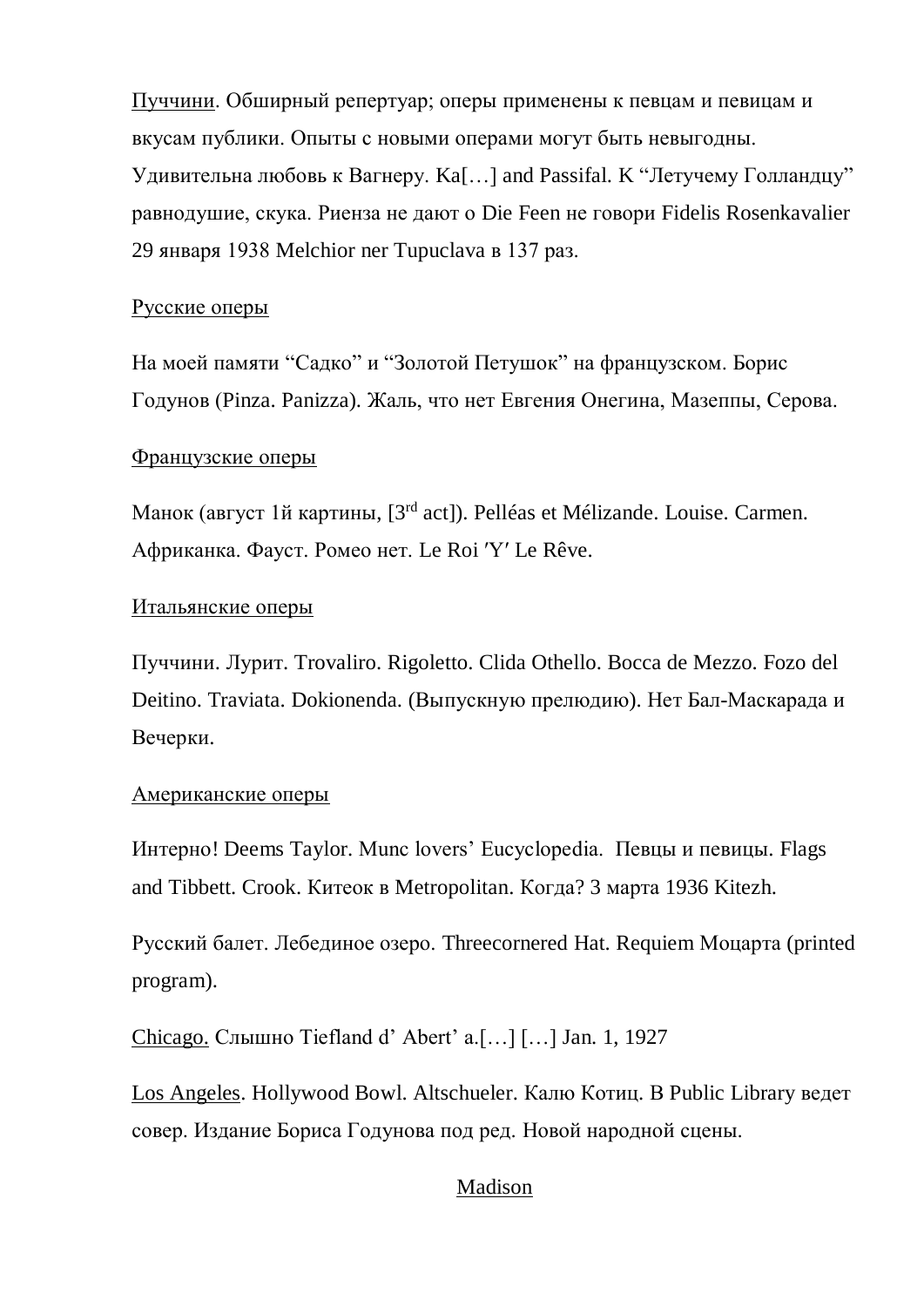Madison, plan 2

Конечно, я не всех перечислил, я нередко отсутствовал. Зал Stock Pavillon. Mene[…] Union Theater.

Частная музыкальная жизнь Мадисона.

Trio: Радрерс, Шпинальский, Carl Jebe. Эпизод с Трио Чайковского.

Brahms Trio. Tsjaikovsky. Brahms.[…] соната Brahms; скрипка.

Концерт Чайковского. Скрип. соната Бетховена. Szpinalski – solist. Mem. Union. 4 декабря 1932. Women's University (27 января 1929)

Место частных собраний. Unitarium церковн; Slaughter; Kery[…] Mlle. Lafollette. Glenn Frank; Emme Endres; Hobart Johnson (20 […], 1934)

Mrs. Fish и песни Мусорского; гадание из Хованщины. Акколин Родрере.

Rev Kimball.

Mrs Hasen и песни Hugo Wolf'a. Агата из Волт. Сире[…]

Песни Brahms, не признавался русск. музыка

[...] Hagen (Haendel); угостины не принимал, нет русской музыки. Dudley Carpenter recital. 10 декабря 1934. Mrs. Carpenter solo (27 ноября 1931).

Music recitals в University Club. Our Music recitals Dpt department Bergendahl Carpenter. Prof. Burleigh – violinist-composer (recital Nov. 17, 1929), Nov. 8, 1928. Two pianos – […]- P. Jones. 22 ноября 1932. […] – Iltis (Dec. 16, 1929). Значение радио и викторины для Madison. Общий вывод о музыкальной жизни Мадисона.

# Радио вообще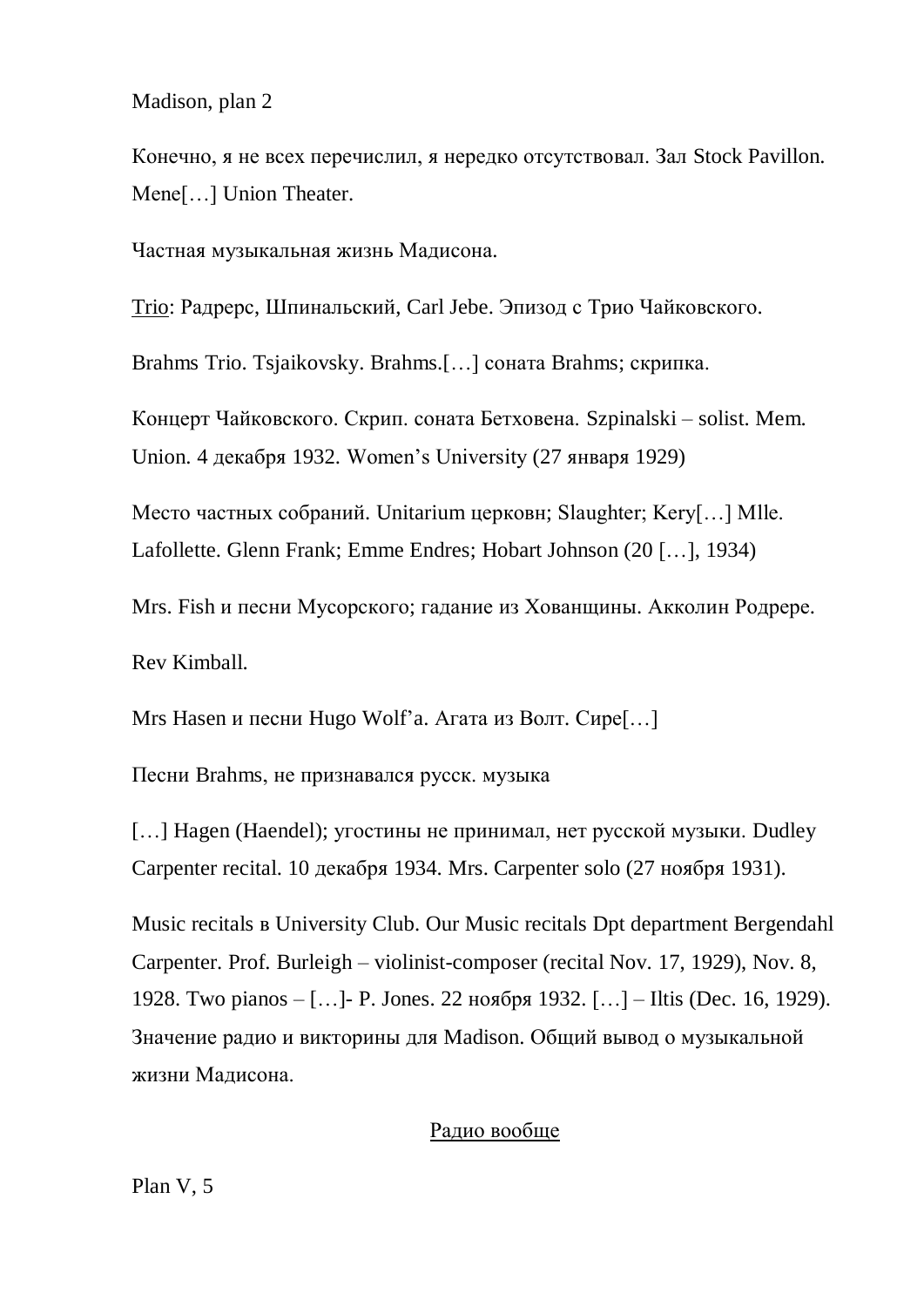Plan V, 4

Plan V, 3

## Madison

Horowitz. Rachmaninoff. Шаляпин. Iturbi. Russian Trio. (Brahms; Аренский). Пятигорский. Mitropoulos. (еще раньше Minneapolos orch, prelude Khovantchom. Brahms 2) Падеревский. Budapest Story Quartet (apr. 9, 1935) London Quartet

Русский балет. Квартет Pro Arte. Кедров квартет (я танцевал под их вальс). Певцы из Metropolitan. Я на них не хожу.

Civic Orchestra. Dr. Sigfried Prager. Good work. Programs. [Ouverture "ruslam" c cymbals!!] 9-я Бетх. 4 May 1937 Wagner concert. Meitor, singer.

Оперы: Butterfly, Traviate. Trovatere. Faust. Carmen Bartered Bride.

University Orchestra. Captain Murphy. Изменила оркестров. 6й симф. Чайковского.

Bricken. Его 2я симфония.

Violonist Kochanskj (1887-1934)

Opera under S. Prager Carmen. Trovatere. Traviata. Bastered Bride. Фауст (almost поппури).

Частные музыкальные собрания. Slaughter. Kayrens Mrs. Fish Kless Hagen (Hugo Wolf).

Hagen (Haendel); участие не приниал.

Трио Радкерс, Шпинальский и Carl Jebe. Эпизод с трио Чайковского и трио Брамсa. Что играет первым? редуло.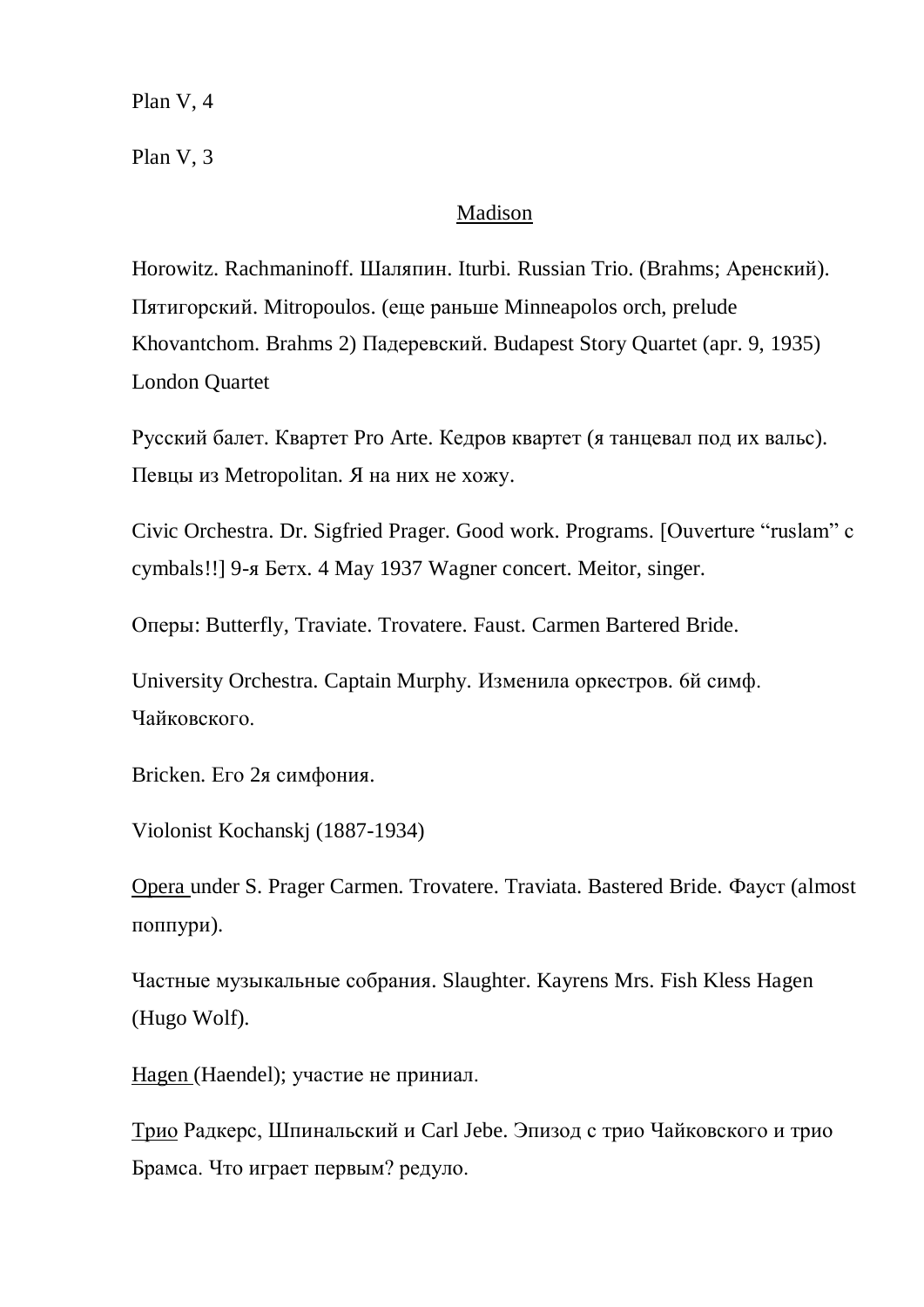# Радио Plan V, 5

Union и его воскресные концерты.

Plan V, 5

Америка

Моя услышанная музыка.

Lady of Shaloth (2 ноября 1934)

My own recitals Madison и Milwaukee. My musical talks (my texts). Алекс. Феод. Каяв. Los Angeles. Со Стравинским в 1939-1940.

Асафиев (Глебов). Бахчисарайский Фонтан (мне прислала в 1940, В.А. Крачковская). Не могу достать вальсы Чайковского Ната? Mrs Smalley.

Мои личные музыкальные речи и игра, См. отд. конверты. French house, 26 января 1926 (Чайковский) Women's Club.

Spanish Club. Spanish House (Apr. 15, 1926). Music banquet (16 дек. 1933) St. Francis Hauser (Чайковский) Dec. 1933, Шопен на Майорке (6 марта 1932).

Congress Church, 9 октября 1932. Unit Church (Dec. 4, 1932). На открытии Memoral Union воспр. 7 октября 1928 (Enough and Lady of Shalott). Gillen's known rectal in Milwaukee (Dec. 18, 1928). Music Hall, 19 мая 1426. Janessville Oct. 17, 1926. Univ. Club, 16 декабря 1926. Funeral Service Fiske. Jan. 11, 1926 (I played), Weddy of Weiler, 24 декабря 1926.

В июле-августе 1940 at Gold I played Beethoven's all sonates. Die grosse Sonate fuer Hammerklavier! Dull!

Не мог наладить игры в 4 р. Играл с дружеским. Раз играл для местного радио (March 23, 1927)

### Радио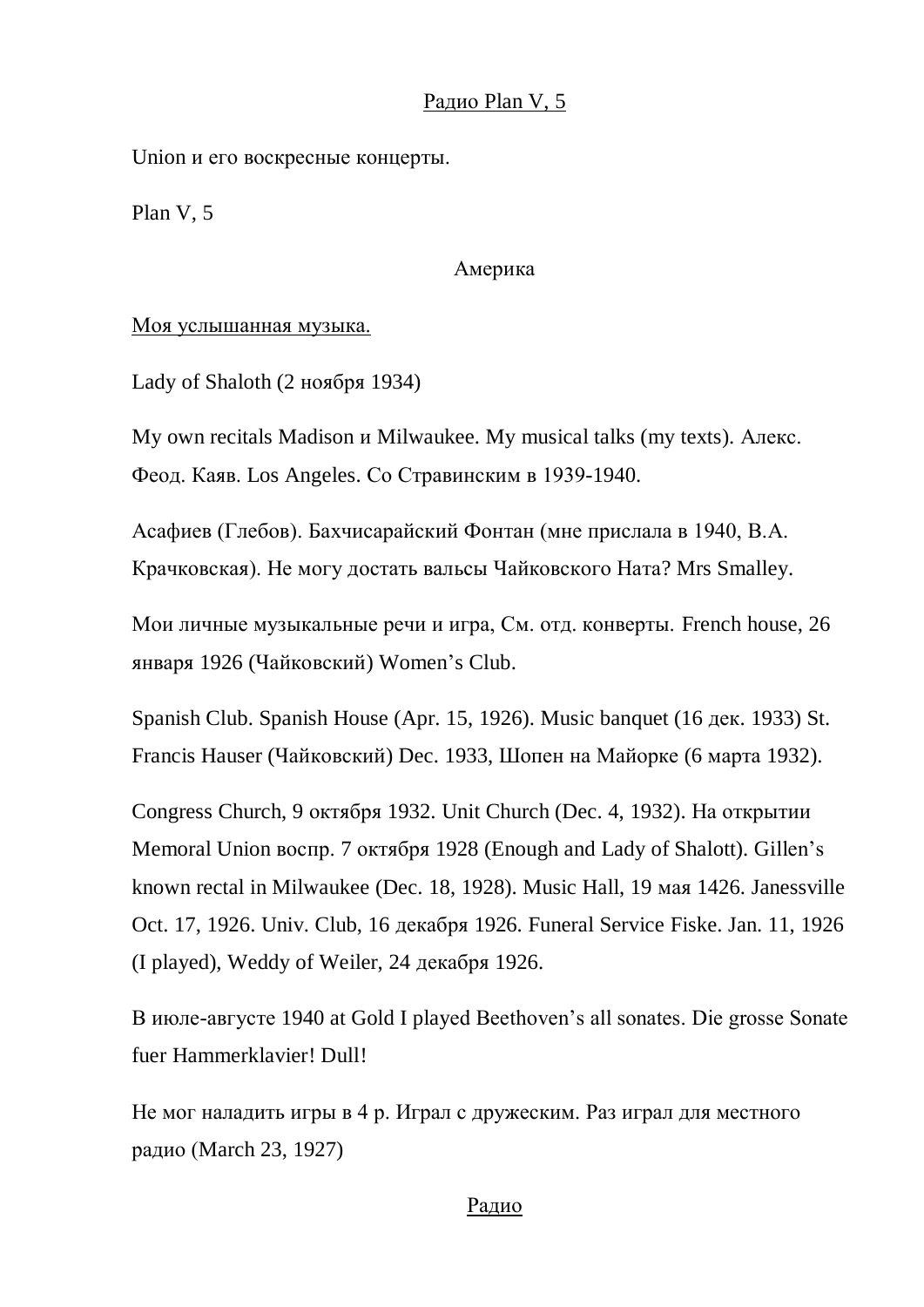Значение радио для Америки. Музыка и комментарий Gilman Lawrence, 1878- 1939. Deems Taylor talks over the radio "Musical critic, musical consultant and distinguished composer". His book "Well tempered listener". Wagner […] "Чайковский". Его оперы, я их не слышал.

Мясковский. Симфонии.[сколько? в заключении]. Ленты по радио, хотел он слышать дальше.

Программы WQXR

Много играют Баха и вообще классическую музыку. На счет неважно! А. Рубинштейн: Ночь, мелодия in F, Каменный Остров. Садко, имеет инд. гостя.

Plan V, 5 bis

# Америка

Моя личная музыкальная жизнь. My only composition in America, Lady of Shaloth. Enough.

Talks with and without music. О. Чайковский: 26 января 1926 Woman's Club.

6 марта 1932, St. Francis. House. Romeo et Juliette French House.

15 апреля 1926. Spanish House. Шопен на Майорке.

Music banquet. 16 декабря 1933. Talk.

Recital with Gillen. Madison. Music Hall 19 мая 1926. Nov. 2, 1934. Открытие Mem.-Unoin. Univ. Club 16 декабря 1926. Basam Theater Oct. 13, 1927. Spanish House 21 апреля 1926, 16 декабря 1925, 3 октября 1929.

4 октября 1928, Milwaukee, Dec. 18, 1928

Janesville Oct.,17, 1926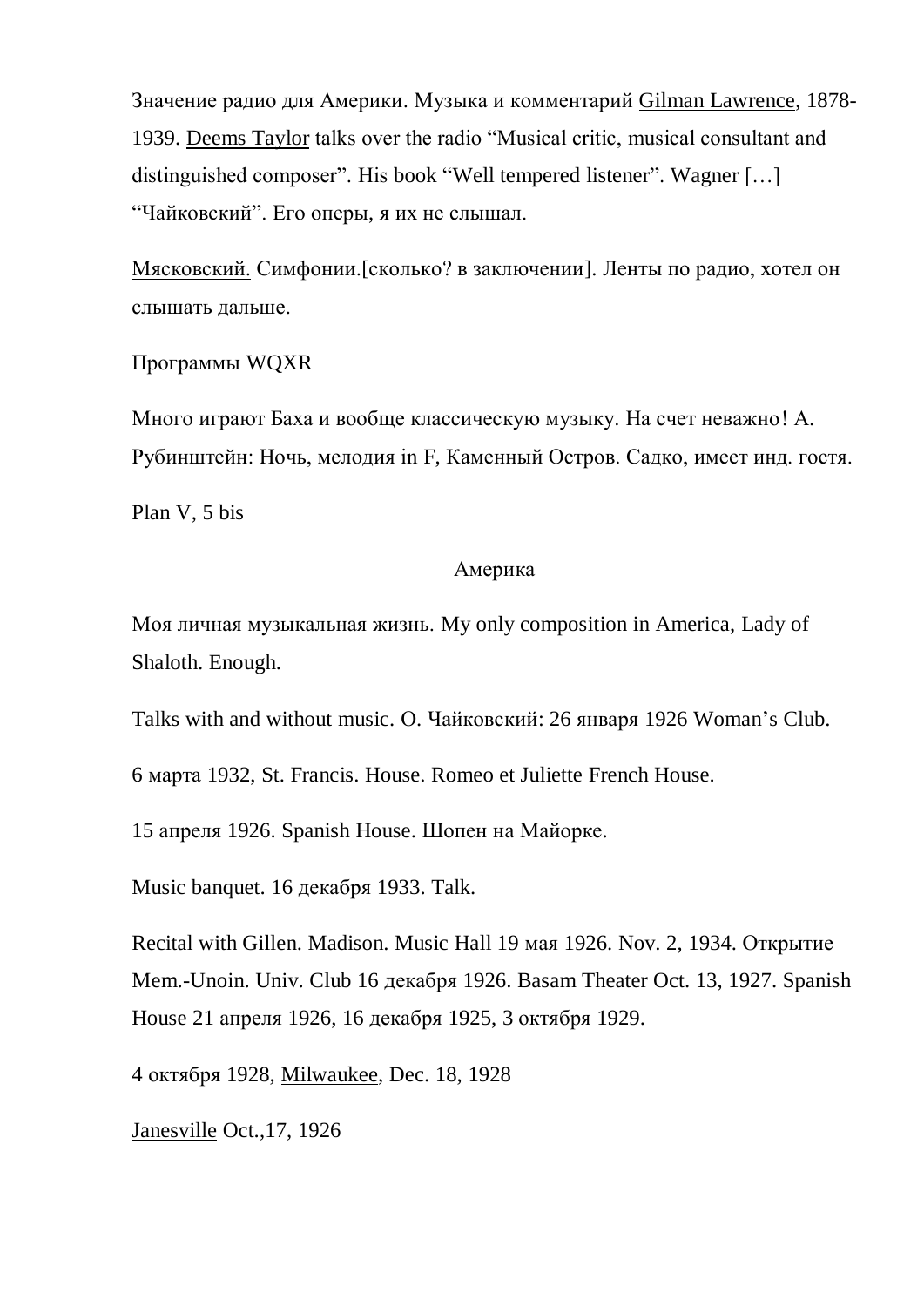Musical recitals, Univ. Club. Спящая красавица и Romance Чайковского Снегурочка.

Unitarian Church. Program. Несколько раз, 1927, 1929.

Женская гимназия. Program.

Испанский клуб. Кармен.

Почему не Лель Вагнера?

Weddy Weiler 24 декабря 1926.

Funeral Service for Fiske Jan. 11, 1927.

Radio 23 марта 1927.

My music on the steamers.

Каль see above, со Стравинским 1939-1940. Из России: открытие партитуры 6й симфонии и Франчески Чейк.

Асафьев. Бахчисарайский фонтан. В. А. Крачковской.

Бетховена сонаты в дов. издательстве 1940. Hammesklavier. Dull!! See Schauffler.

Нет игры в 4 р. […]

Plan V, 6

### Европа

Paris Grand Opéra; Cond. Ruehlmann. Esclarmonde (twice); Hyfance

Cond. Philippe Gaubert; Les Troyens. Wagner. His own opera?

Gabriel Grovlez (1879). Thats 11 августа 1926. In the first row-price 50 fr. 75c., напомнил Кружевского; Average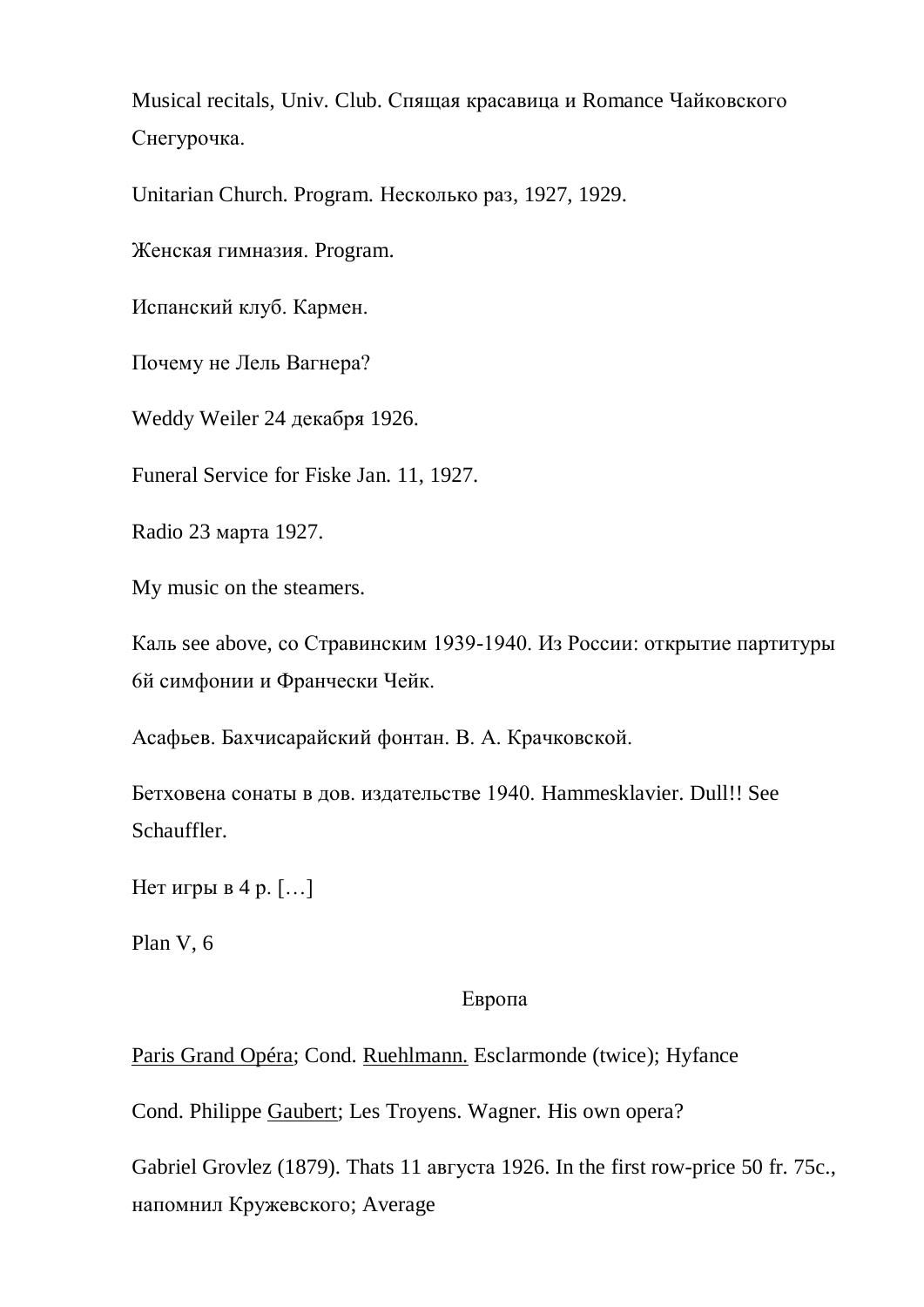На Валкирги сидят с нотами. Le Coq d'Or (31 августа 1932)

Китек в gr. Opera, под управлением Купера (6 июля 1926)

Opéra Comique Franco Alfano "Resurrectum" (1877); состаревшей Mary [Galen] (роль Катюши); нет русских пасхальных напевов; когда? средняя музыка (10 апреля 1934)

Русский пианист Бадалев. 18 мая 1939. Соната Листа "Скука". 1925, был на русском балете. Проверить! Прямо из России попал на концерт скрипачки (June 10, 1925), Цецили Наигей […] встретил (по книжке!!) June 14, Zacharoff.

Беседа с Берберовой о Чайковском (16 марта 1939)

Берлин 1925, gala! 7 июня; Опера под управлением Erich Kleiber Stravinski program "История солдата", "Свадебка", балет "Pulcinella" (after Pergolesi).

"Intermezzo" Рих Штрауса (1 июня 1925) Schrecker "Du ferne Klang" May 30, 1925, 1924 his "Sinfonio Domestrica" (1904)

Salome 1905 Electra 1909. Der Rosenkavalier, 1911

София – Болгария 1934, 13 сентября. Хованщина. Who was the conductor? Helsingferr. На эспланаде играли Чайковского (1938)

С[…] 1897 Валаам и Эстопил. Тенор Дн. Смирнов. Petseri 1938

Plan V, 7

### Conclusion

1940 – 100летие со дня рождения Чайковского. Интерес к нему растет в Западной Европе и России. Номера "Советская Музыка" (Одит и Ширево). Советские книги о Чайковском (учит в Медисоне). Mann Klaus. Открытка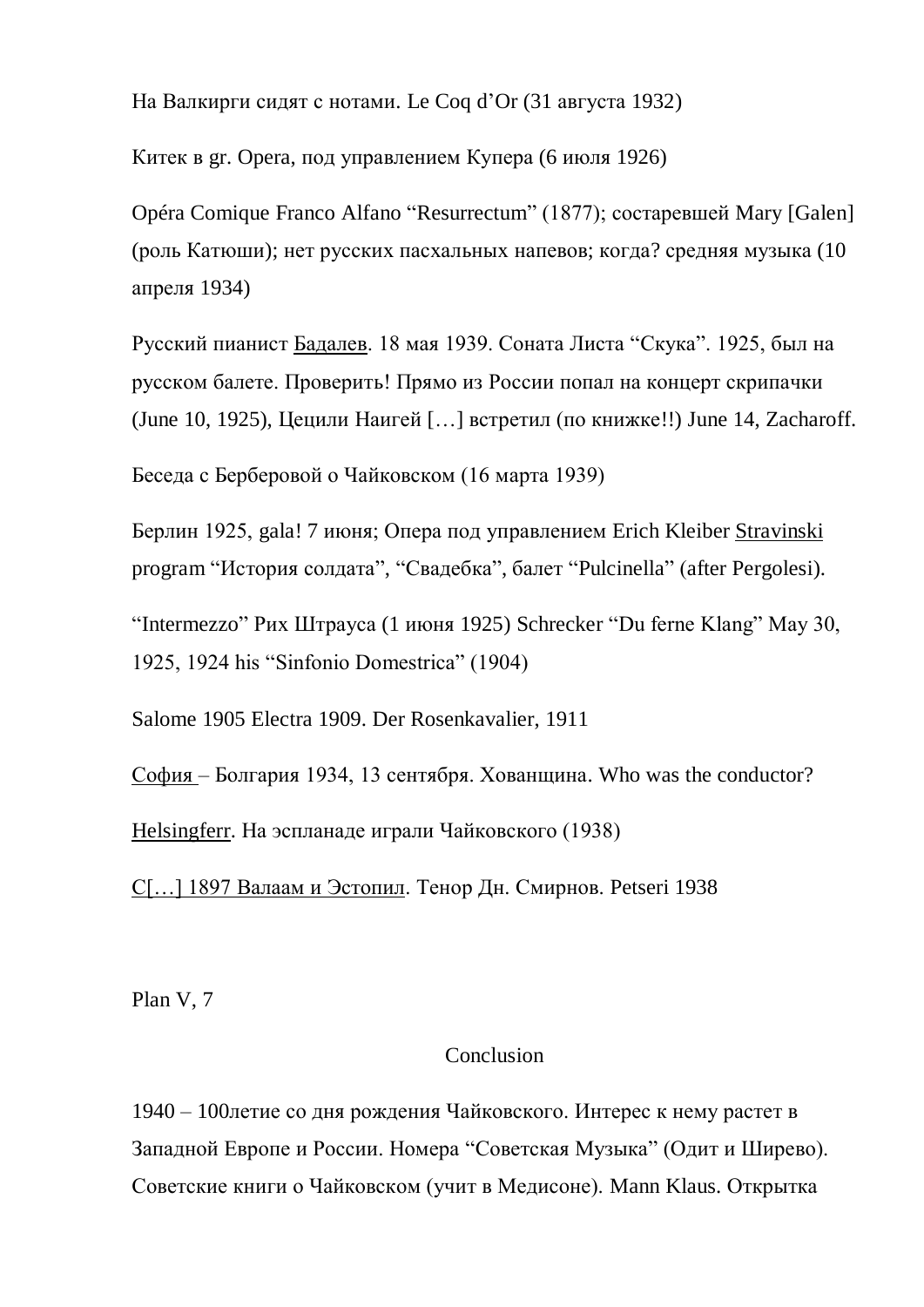Жебелева. Самый популярный композитор в Америке, симфония была сыграна более чем какая-либо симфония вообще. Слова "Bowen"

Общий взгляд назад за 60 лет моей музыкальной жизни. Отрывочка, не было организации и порядка. В 1880 я начал русскую оперу Рогиада. Через 60 лет, 1940 кончаю изобилие годам русского композитора Чайковского. См. начало этой страницы. Ср. Fogy: "слезливости" как "шум" у Вагнера.

Оба мои любимцы. Странно! Чайковский о Вагнере. Old Fogy. A. Gide. Вагнер и аппетит. Чайковский и Вагнер как человеческие типы вне музыки.

Чайковский о Брамсе. Влияние этно на Россию. Чайковский о Делибе и Бизе. Брамс о Чайковском и "Орл. Дева" Чайковского и 1931. Орл. Дева еще ждет своего композитора. […] 6я симфония Чайковского (clipping)

Вопрос о "заимствованиях". Гаммы целвел. тонами. Лучшие оперные увертюры. Увертюра "прелюдия". Условно!

Вопрос об окончании и пересмотре и переделке произведений другими авторами. Р. Корсанов. Крейслер. Сорочинская ярмарка (Ксон, Черепник, Шебалин). Bruckner Symph. 9. Mahler Symph. 9.

1893 В Финляндию на Ава Саксу в Оренбург и Крым.

1894 В июне через Belgrad в Берлин, Брюссель, Антверпен, Париж, Испанию, Милан, Венецию и Венер. Обратно в августе через Волочиск, Одессу и в Крым.

1895 В Крыму (разве ты два раза [года?] подряд был в Крыму?)

1896 В июне через Вердаб в Париж и обратно там в июле.

1897 В июне Петербург-Стокгольм, Рюген-Копенгаген, Гамбург и Париж

1898 В декабре через Вероболово в Россию из Лондона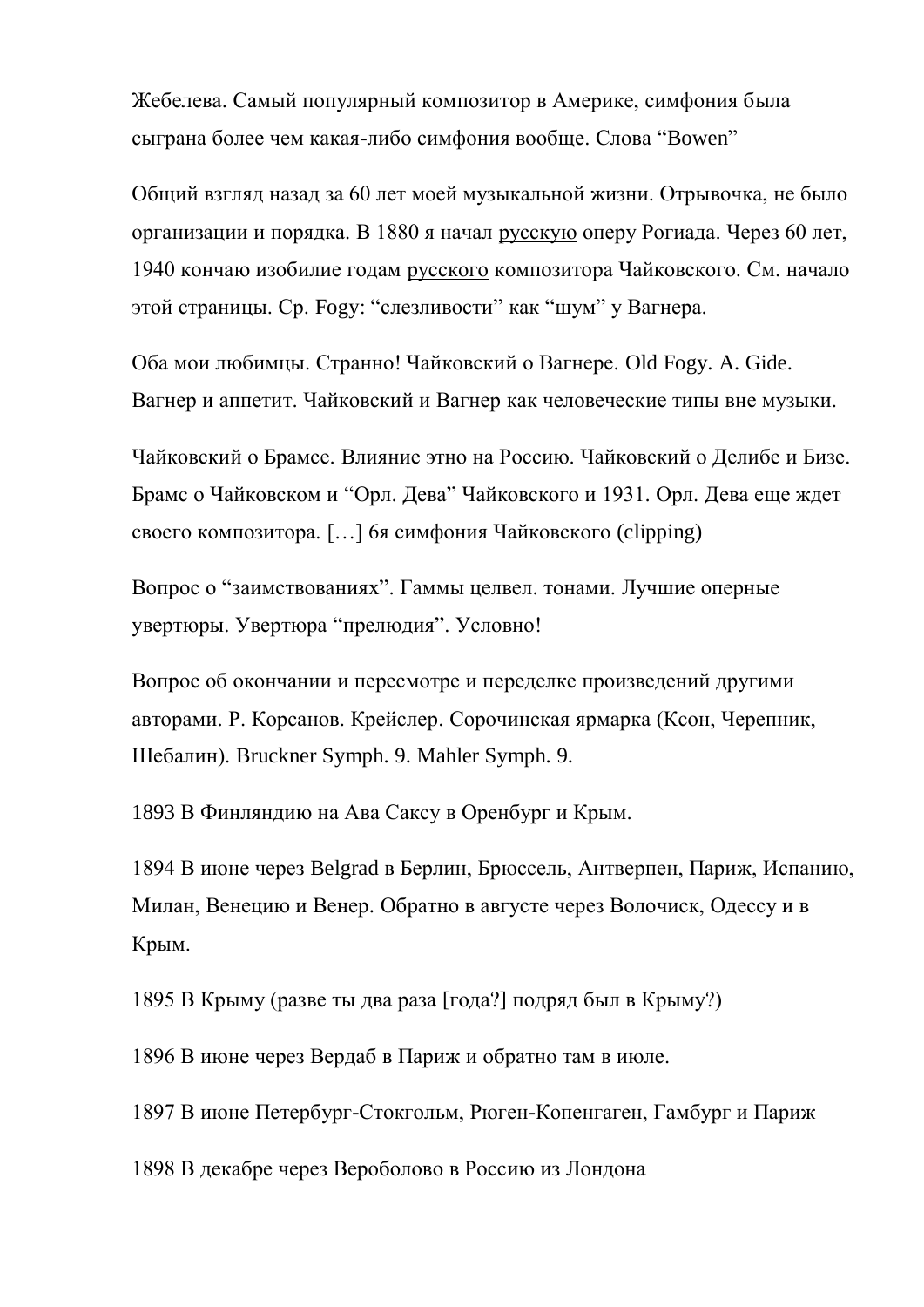1899 В январе через Одессу в [A…lb], […]. Архипелаг, Малую […] и […]. Обратно там же в декабре

1900 В феврале через Вероболово в Берлин, Венецию, Лондон, [Онефорд] и Париж и обратно, там же в ноябре

1901 В июле через [Веролобово] в Берлин, Вену, Лондон, Опефорд и Париж. Обратно там же в ноябре

29 июня 1901 – свадьба Ольги

Madison, May 2, 1930

(преподавательская мудреная деятельность)

Я прилично зарабатываю, добавляя к пенсии. Я считаю, что Саша была неудачная Лена и ничего притягательного не представляла. Он постарел, но, чем не меня, как видимо облюбован, между прочим, при дирижерстве Анапержабуша в первом… нем был Шуберт и неоконченная симфония… Так конечно, знаешь, она тебе нравится. Мне понравилась. Петербург больше количество дат, чем ты просил:

1) Рагода (интересно!) (1886)

2) По Волге, Астрахань, Среднюю Азию, Самарканд, Баку, Тифлис, Батуми (1889), заграницу в Батуми в июле, трансзунд, […] обратно через Одессу.

3) В июле через Вероболово, Берлин, Дрезден, Мюнхен, Марленбад и Швейцарию. Обратно там же в августе (1890)

4) В Могилевской губернии (1891)

5) В июне через Одессу в […], Африку, Египет и Палестину, обратно там же в июле (1892)

Типы на моем жизненном пути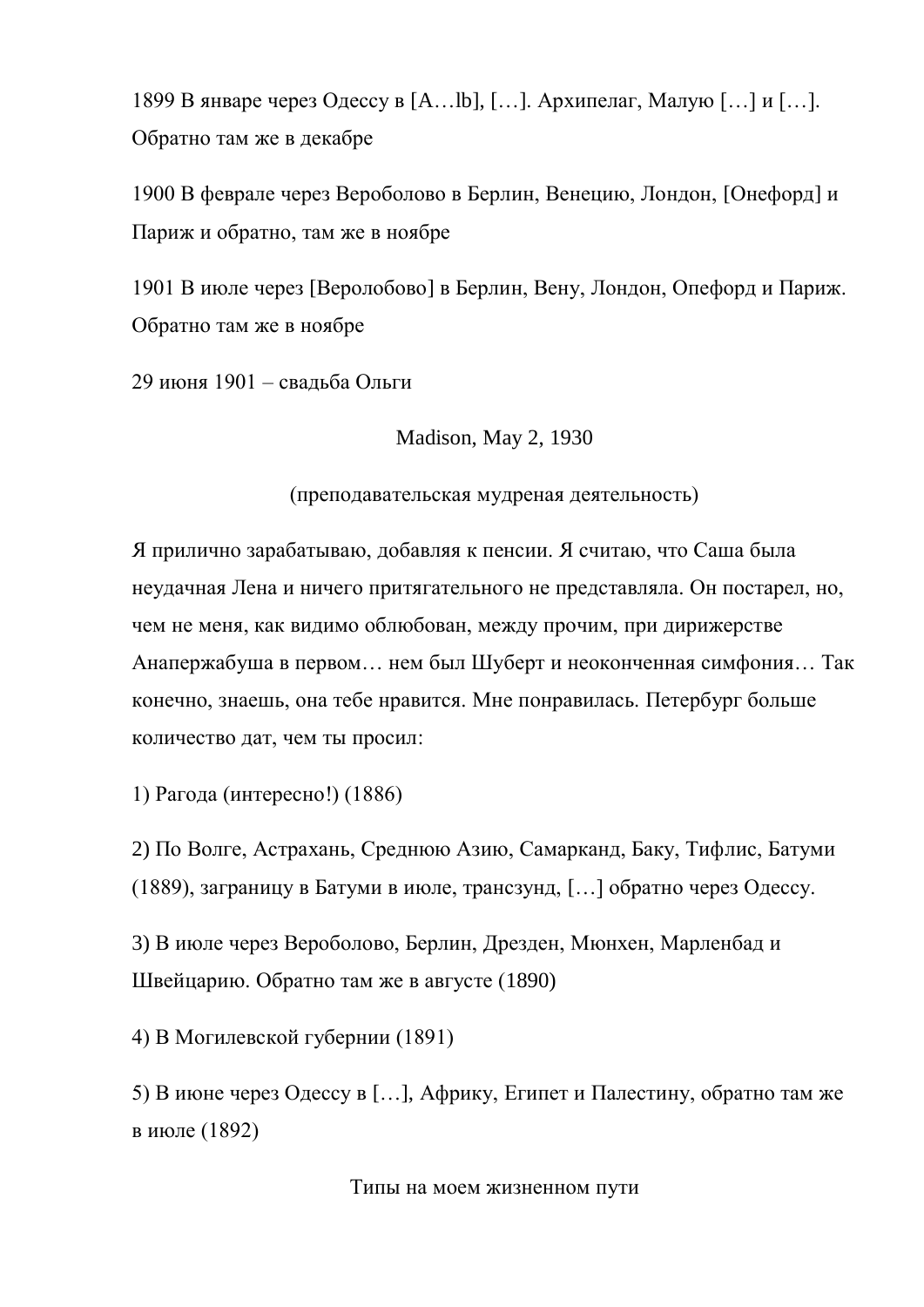Елена Степановна (Елени) Лаврики Иркутск. Смольная богадельня. В Петропавловской крепости летом у нас на даче.

Авдотия Григорьевна Сивкова. Начало 3го ан. Снегурочки.

Павел Андреевич Артемьево

Мария Григорьевна Сивкова – маленькая тетя – горобалац.

Бабушка Глафира Владимировна – а.Челпанова.

Бабушка Авдотья Петровна, Васильева. В Петропавловской крепости и на Бассейной.

Дедушка Александр Матвеевич Челпанов. Его видят на 9ю улицу Песков.

Филатов Цоп-хлоп-бородатый. Сперва порох был.

Мария Васильевна Мельникова, замужем Леонтьева. Повив. бабка.

Анна Васильевна Мельникова.

Леонтьев, толстяк, муж Марии Васильевны.

Учительница музыки, Екатерина Генриховна Твелькмейер.

Петр Петрович Ларионов.

Андрей Владимирович Зимин. Магазин ламп в гос. дворе.

Владимир Андреевич Зимин (Володя) Chevaliers!

Его брат Сережа Зимин

Парф. Андреевич Жилейкин

Соня Грипич

Бог любви в Караванной Ватрушке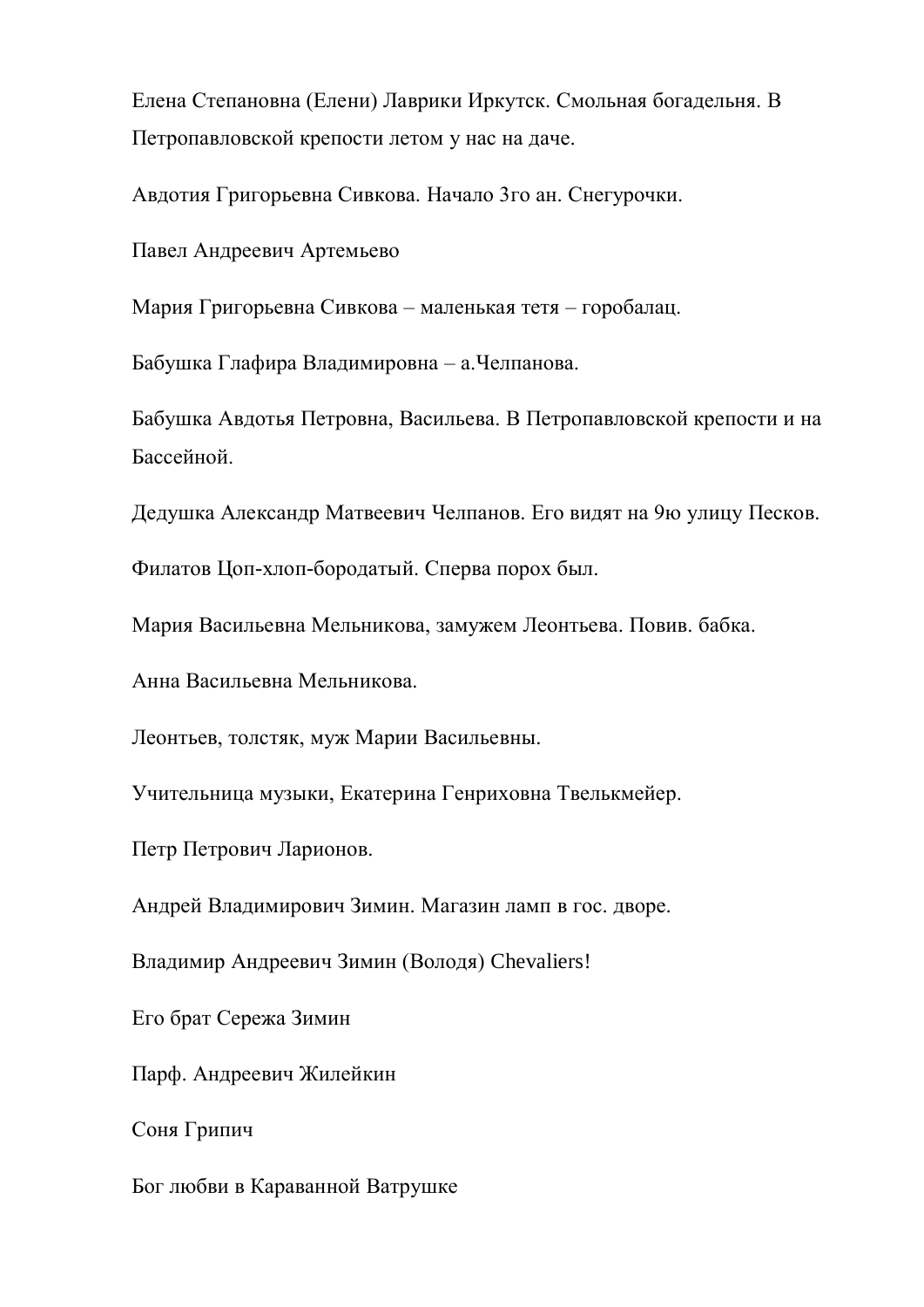Володя Дюпон

Скосырев

Феодор Оттович Фохт. Мариенбад.

Артистичный рассказчик Горбунов. От хорошего кнут не полетишь.

Алера Васильевна Ларионова

Надежда Васильевна Челпанова

Николай Васильевич Набилков. Суета с папой (я не доносчик), кабацкая песня Парик. На солнечном берегу.

Михаил Иванович Белов. Горничная Маши Женя.

Албра Албровна Белова

Иван Михайлович Белов. Один поцелуй!

Елизавета Албровна Шишкина

Албр Иванович Шишкин

Албра Ивановна Шишкина-Набилкова. Моя первая привязанность на Бассейной.

Андрюшина Ивановна Шишкина-Чулкова.

Стюарт, вице-директор департамента

Полицист и его милая жена всегда в долгах. Вяленый вид. Роскошный бал.

Дьяков, вице-директор. Исп. народное просвещение.

Перибаскин, инспектор Волковской богадельни и его жена. Подхалимы.

Андрей Матвеевич Иванов, певец.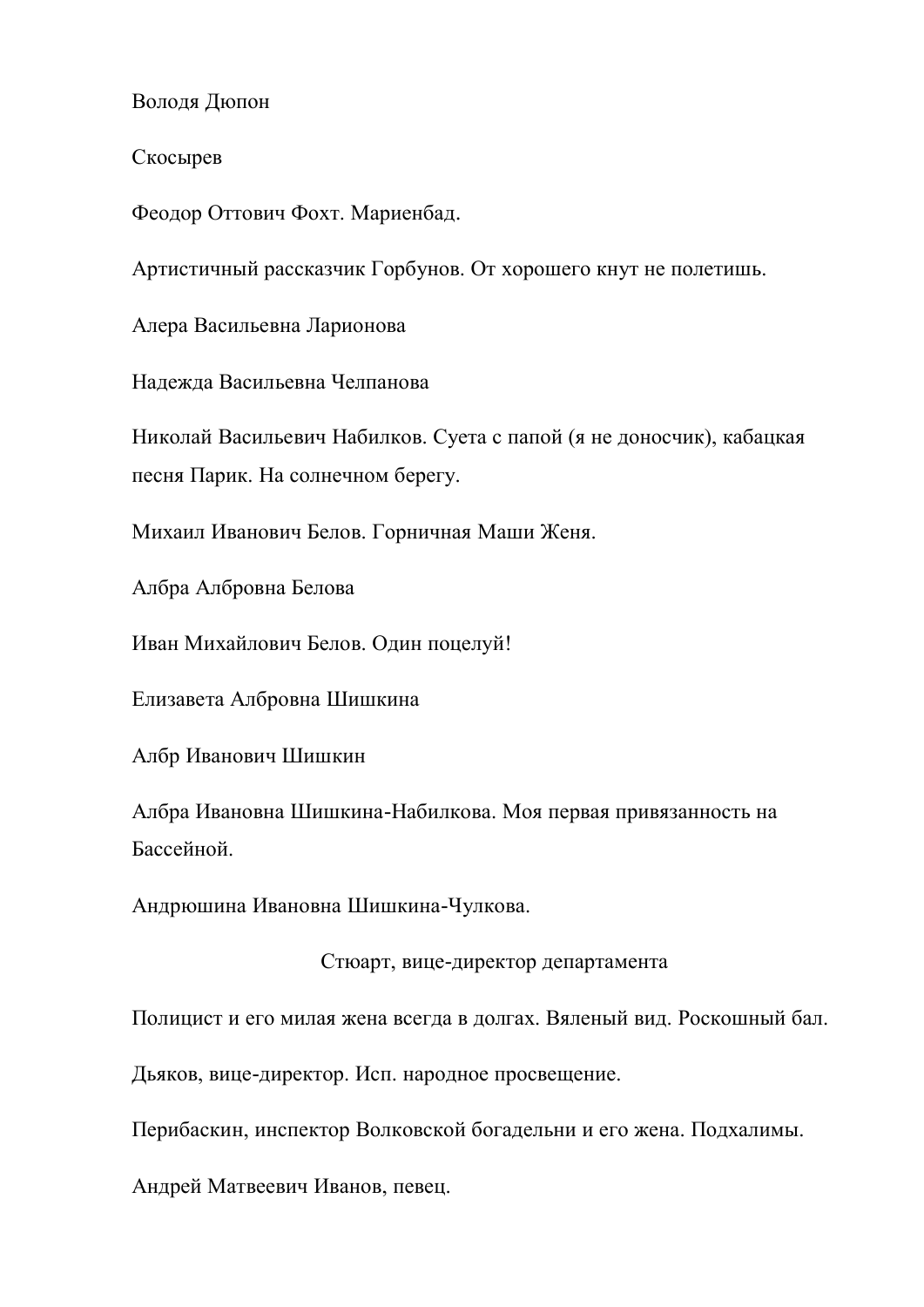### Антонина Матвеевна Иванова

Елизавета Ивановна Белова, моя милая Алера. Не споем ли мы дуэта Муравей и Стрекоза, пока едет Рагоза.

Александра Ивановна Белова, сумасшедшая.

Их брат, Петр Иванович Белов, странный. Его жена – интересная блондинка с романами.

Иван Феод. Угрюмов, хромой. Пела гречанка.

Феод. Феод. Угрюмов. Жена – дочь кондитера на Морской. Дети – Сережа (повесился), Нина.

Николай Феод. Угрюмов. Безличная жена.

Село Шамово. Имение Курманово, могил […] из год. Мстиславля. Вылезать на ст. Красное. Имение цеккерт Клавдия Козьм-а Алабышева. Александр III обокрал нас.

Ольга Козьм. – а кн Мещенская. Милая болтушка.

Албр. Платонович Алегодышев, мечтатель, музыка. Экзамен в 1ю гимназию Делянов "Лепестинья". Мои уроки. Белый лист бумаги. (white as sheet or as a river show)

Их сестра, полудурочка

Мина Карповна

Коля Цеккерт, убивший Албра Платоновича.

Его сестра, мучившая мух и комаров.

Мое помещение в Курмалове, писал медальную работу. Слухи о подсочах.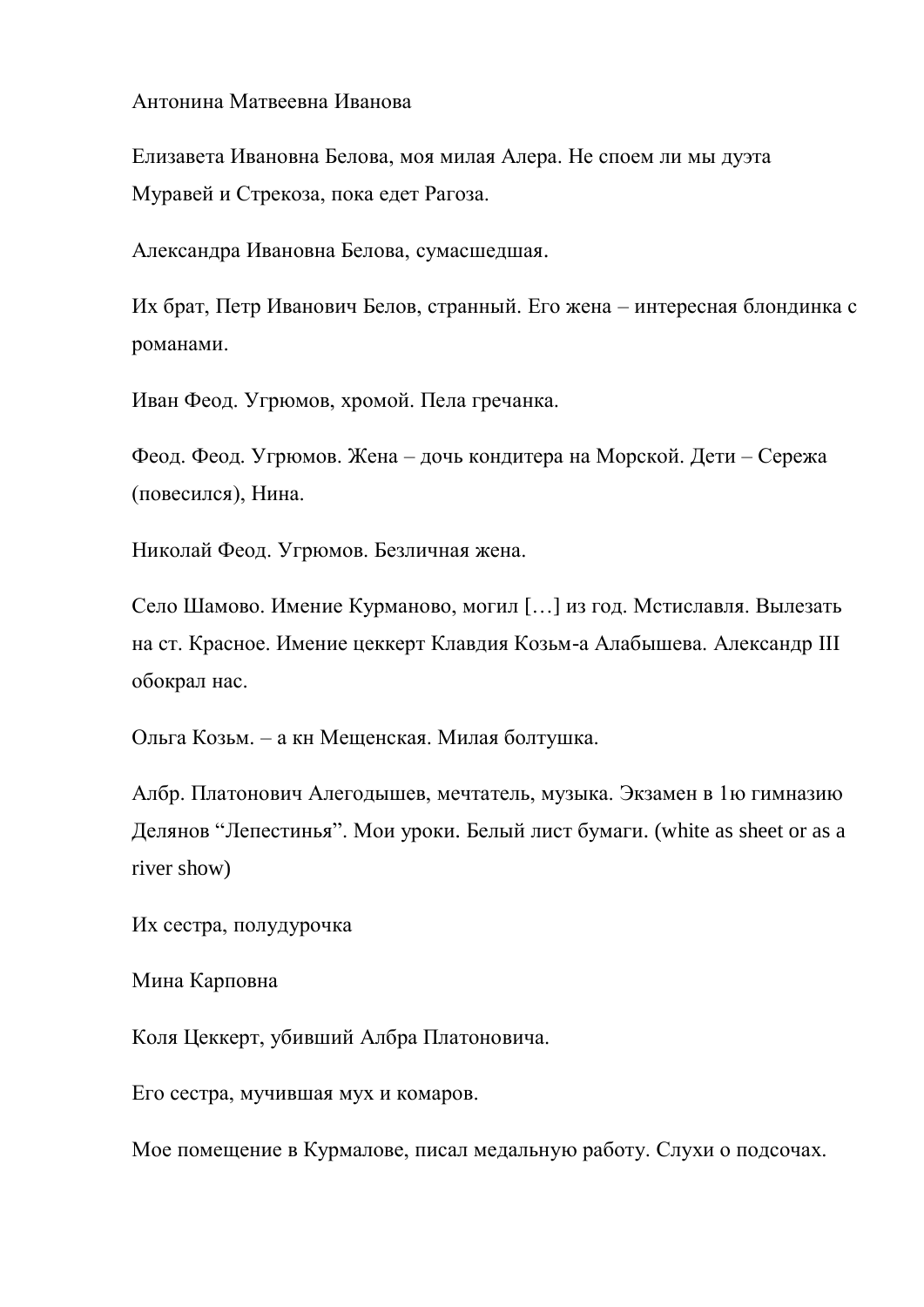Ольгины дент. Исправник-гость спросил мой паспорт. Прачечная. Поездки в Мстиславит. Евреи.

# Gymnasium

# $(1880 - 1887)$

My preparation. Дуиков. Tutors.

Christmus 1879. Genny.

Christmus (1879) Johnes. Nabrenov. I am not an informer (1889) atrushka. Rogneda (1880) and Faust (мыслящие 1880). Gileykine (1880). Summer entrance to the Gymnasium army (1880). Russian education, Tolstoi my fort record; +Father Nov. 1880, fathers only signature.

Birth of Volodya (Dec. 1880)

Uncle Sach supports us

I of March 1881.

First is [...] through all gymnasium. Why? 5 class.

Love Latin diary (1881-1886)

Nadya Chelpanov Code, Sashe Shishuon; his music romance opera; composition; repertoires meetings with Gemny and the change of repertoire. Faust Eugeniy Onegine Theatre. Poetry.

From the VII class I give tutor lessons (Latin-Greek)

Sexual maturity; sexual, shyness

Nadya Chel and her inquiry.

Lila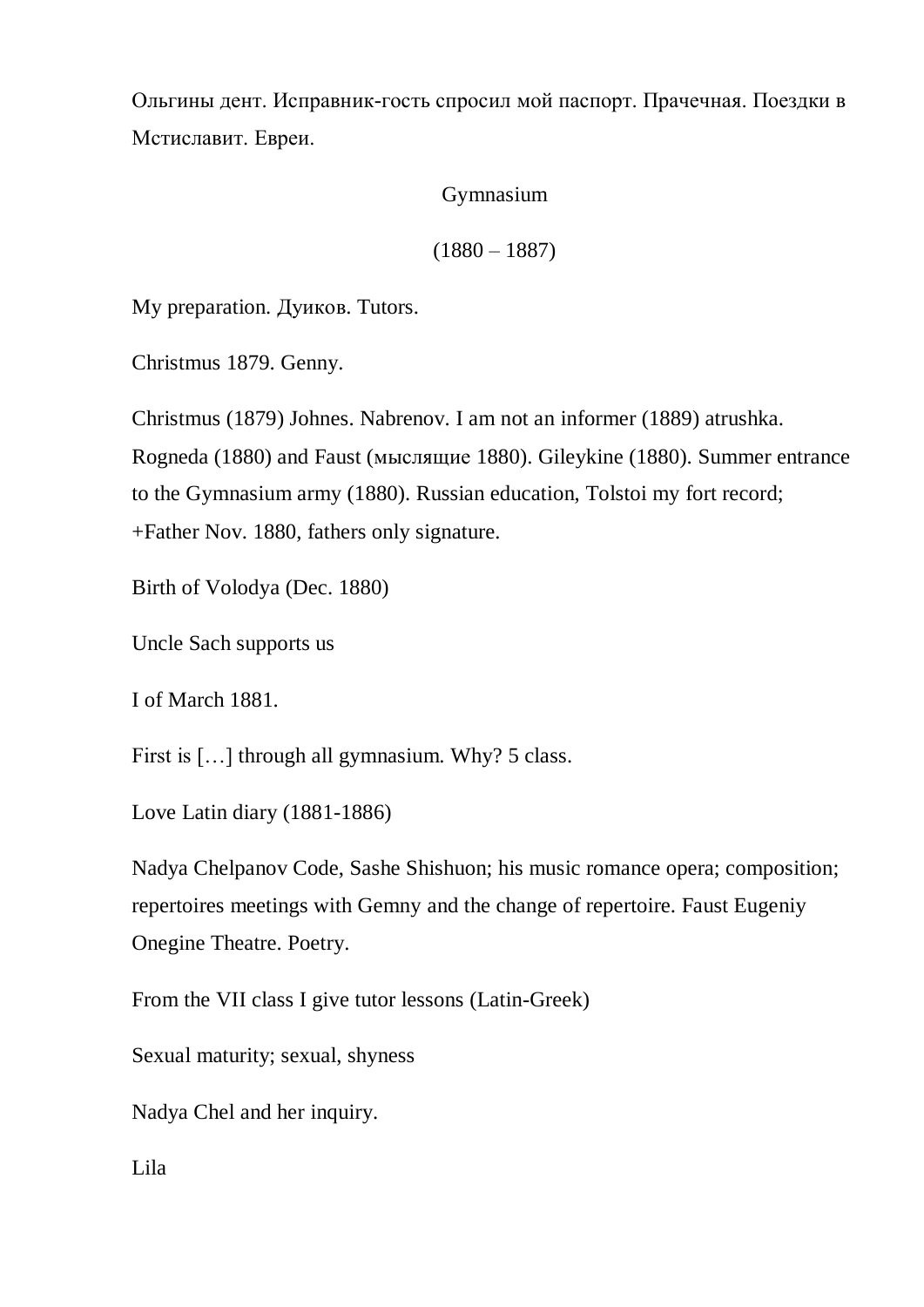#### Ragoza

Our summers Dachas. Ivanousuvye rail road play. Colons of Kronstadt. Yes! 30 of August my uncle's; namesday.

Dinner; meetings; guests outdoor "Kolduny"

Rayvola. Thon. Tractus sum

Luga. Sunshore. Cheremenets.

Dancing parties. Cotillons from 8 to 6-7 in the morning. Supper at 2-3. My collongue. Dancers. Таперша.

June 1887. Finished the gymnasium gold medal. Dinner at my uncle's.

What has the Gymnasia given me? Or what ideas had I at my graduation? Liberal; [...], topic. Alexander I. Music. Theatre. Poetry – my past travels. No definite plan about the university.

#### Вязьма

Папа уехал из СПБ поздней осенью или ранней зимой 1876. Маша рада после его отъезда 6 декабря 1876. Наш отъезд в Вязьму летом 1877. Вязьмо-Лакошино лето 1877. Лагерь, мама танцует моя "любовь". Вязьма – город, осень и зима 1877. Вяземские пряники.

#### Сычевка

Переезд в Сычевку зимой 1877. Приезд в Сычевку, гостиница, номера, угорели; из окон глупая городская площадь.

Сычевка – первая квартира, зима и весна 1877-1878 гигантские […]. Турецкие офицеры. Вторая квартира – Морозовский дом. 1878 с лета или поздней весны. 1879 зима, лето, зима. 1879 перед […] приезд в Спб.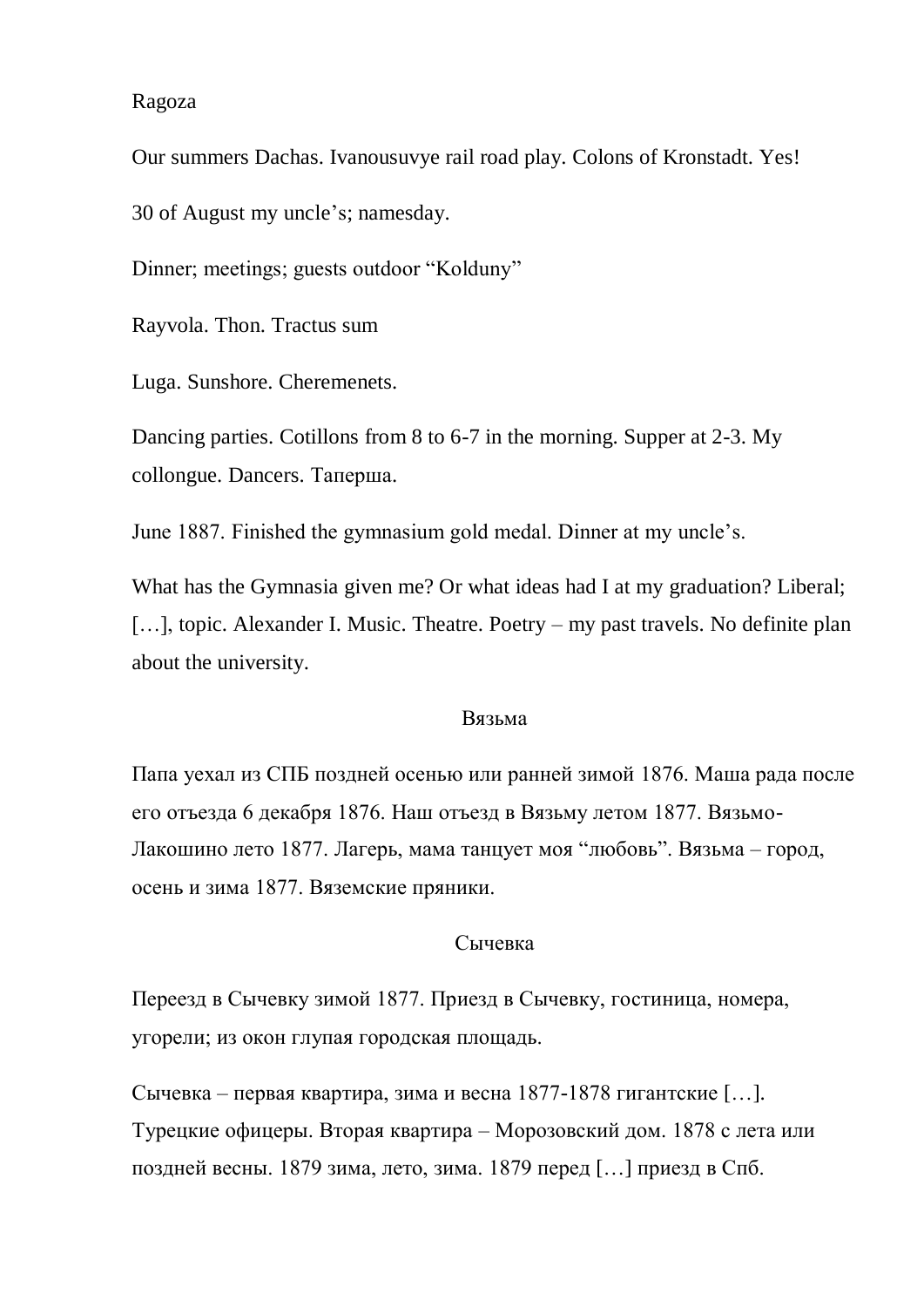# Мыкошино лето (1877)

Как-то где-то ночью.

Там далеко за рекой

На златом песочке

Там я девы молодой

Подглядал следочки

Мы с Колей пели моя "любовь"; на пирусные коробки, … в поле, рыбная ловля в Вазузе?

Турецкая война 12 апреля 1877 – 19 февраля 1878 (San Stefano)

Лето 1877 – переход через Дунай

28-30 августа неудача под Плевной (1877, Скобелев)

16 ноября 1877 взятие Карса

Зима 1877-1878 у Эрзерума

28 ноября 1877 взятие Плевны

Зима 1877-1878 перехаб Балкан.

Взятие Филипполя и Абрианополя, февраль 1878, русские достигли К-ля.

19 февраля (3 марта) 1878 С. Стир. Договор

1878 Берлинский конгресс

Маша родилась 6 декабря 1876. Вязьма 1877. Мыкошино лето 1877. Лагерь, мама танцевала.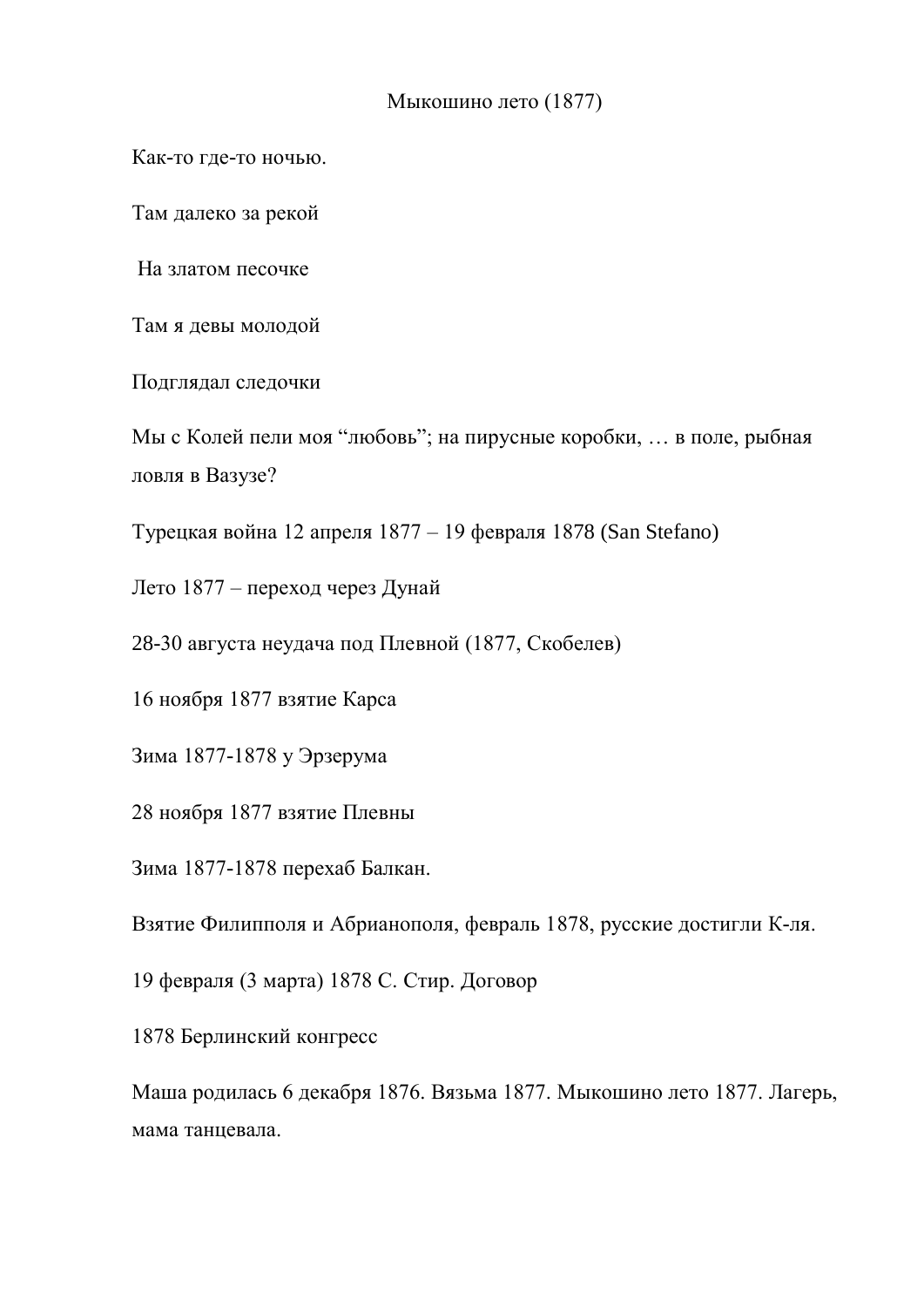Илья и Николай Морозовы; их отец стрелял (турецкий плен). Доктор Сыладко-Петрище

Капитан Вишневский (руготня)

Рогов (зевки)

Гепер. Беликов

Лошадь-королек, клубные карты, меня понесло в Лыкошино

Смоленск (лето 1878), ст.сержант Иванов, село Тесово, крыльцо, вечер.

Сычевский ледоход на Вызузе; собор; турецкий офицер и Надя, у нее на коленях. Всем иллюстрация и Турецкая война. Тиф, все гончара умерли. Я боялся и врал.

[on page on costs]

Gymnasium 1880-1887

Tutors: Kostenitch, Swedersky

Directors: Chistyakov, Gruzdev

Inspectors: Melander Georgievsky

Teachers: Kopulov. Karber.

Werth Zboril Luther. Vosneszensky Rev. Sokolov and Vinogradov.

Mathematics [...] [...] off your shoes and count on your toes Vereschiaguin. I was not strong in math.

Geography Berezin

History: Kondratyev

Russian Al. Alexeyevitch Glazov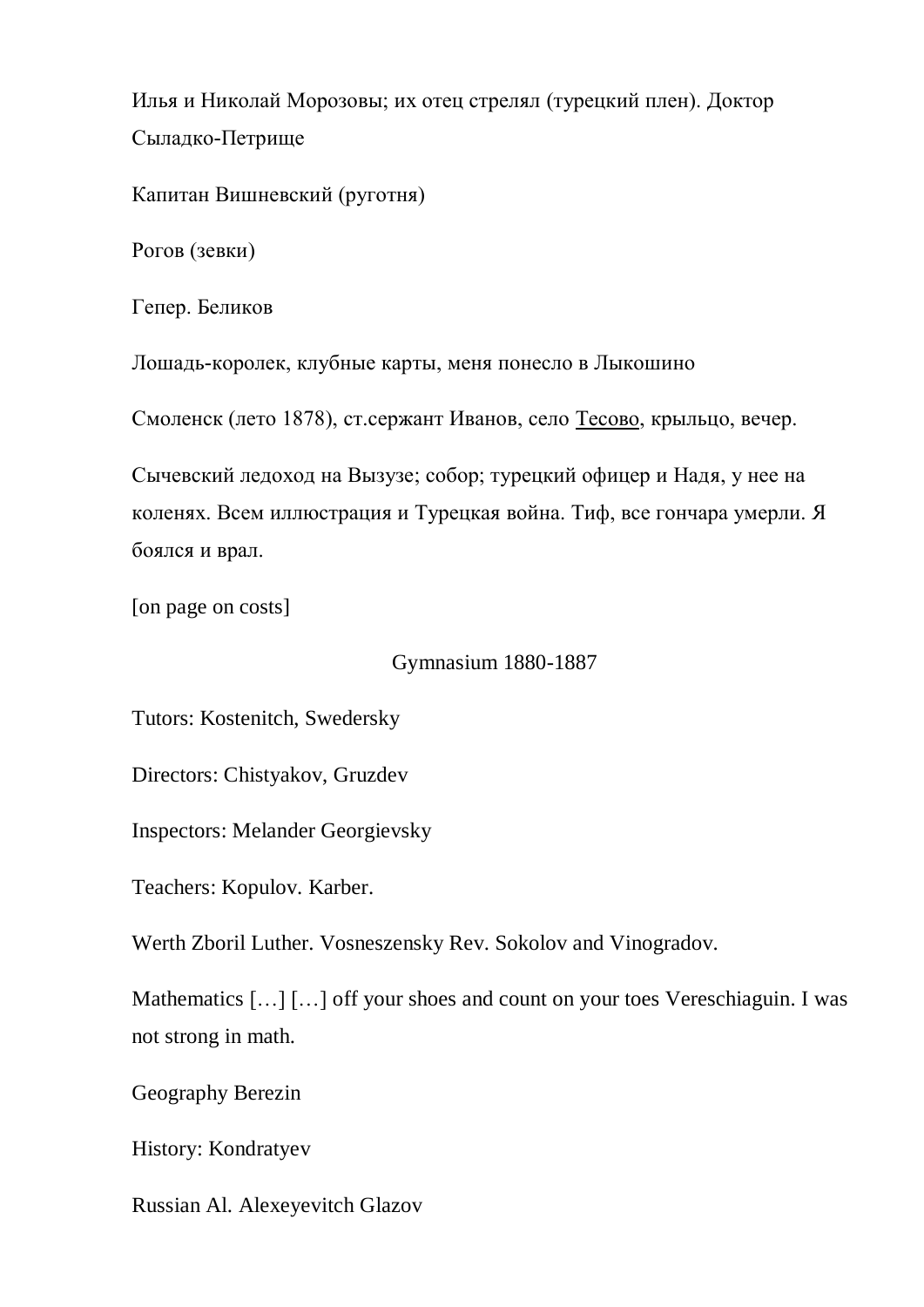French Guionnet. Калье.

German. Wiedemann Rebentish.

Сем. [Дорор] Ivanov.

Мой латинский дневник в двух тетрадках

1) Летопись за 1881, сентябрь-декабрь и 1882, январь-август, лето в Райволе. Я перешел из 3 в 4 класс гимназии.

2) Начинается 30 августа 1882

Летом 1883 я перешел из 4 в 5 класс. Лето 1883 на Солицевом Берегу (Женя) и потом на Северной у Чел-х.

Летом 1884 перешел из 6 в 7 класс.

Летом 1886 перешел из 7 в 8 класс. Кронш Колонил Рагоза.

Gymnasium 1880 -1887

My couficutes Nadya and Sasha Shoskin

Our apt Christmas 1879 Женя (1879-1902) and later afternoon Christmas dinner 1879. Nabilkov. I am not an informer.

1880 My preparation Dyakov. Tutors – Kostenich and Swidersky Rogneda (3 row; 3 roubles Impression). Saturday Butterweek "Faust" Russian fast. Great Lent (7 weeks); Assumption fast; Christmas fast, not so rigid.

During great lent no theatres. Fishfood, no meet. My mother strictly observed Lent. But later on not so strictly. Specially, the Passion week. Summer 1880. Vatroushka Jileykon.

August 1880 entered the 1 gymnasium to the second class. Original […] was to prepare for the 3 class.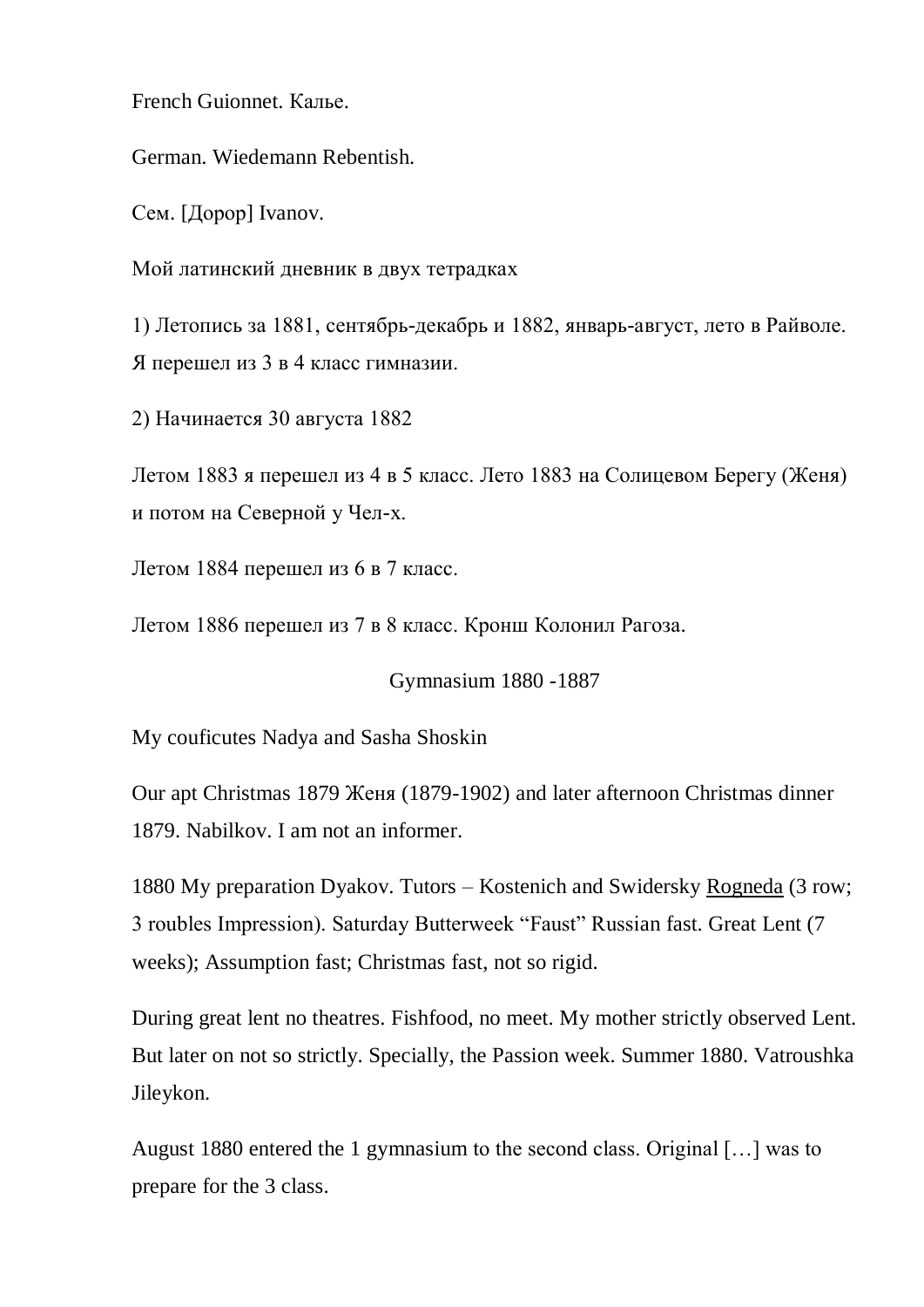Russian educational system Tolstoi (from Platonov's H of Russia, p.381-2)

Chistyakov. Melander. My teachers. Our uniform. My father's joy. My first year in Gymnasium rich an events. Our system of notes. Our four records every year (quarters): study, attention, diligence.

I am first in rank; Latin 5+

My father's first and last signature of my first record. He struck by paralysis, + end of November, 1880 my impression. No music at his burial. Funeral ceremony and "pominanie".

Beginning of December 1880 Volodya born.

Uncle Sasha supports us Wonderful man Delicacy, interest and care. Explosion in the Winterpalace March first 1881. Next day we were on the spot; a finger found, see Vernadsky, p 166. It was forbidden to speak of Alexander II указ.

We changed our apt. First in rank in all classes, even in the 5 class. How could it happen? Love, music, composition. Beginning with the VII class tutoring: my first money.

My love. Nadya Chelp. – confidente en chef. Code Latin. Diary 1881-1886= D. of my love. Proper names, Janej; vocabulary; grammar; general style. Every meeting recorded; many exclamations. Eugeniy's in the 3 class. Duae felicionimae dies mea on tae.

Mune: Under Christmas tree, scores. operas (Napravnic – my ideal); my own repertoires and their changes in connection with my meeting with J. Faust and Eugeniy Onegine.

Comnontions: Boyarine Orscha; my own libretto. Style!